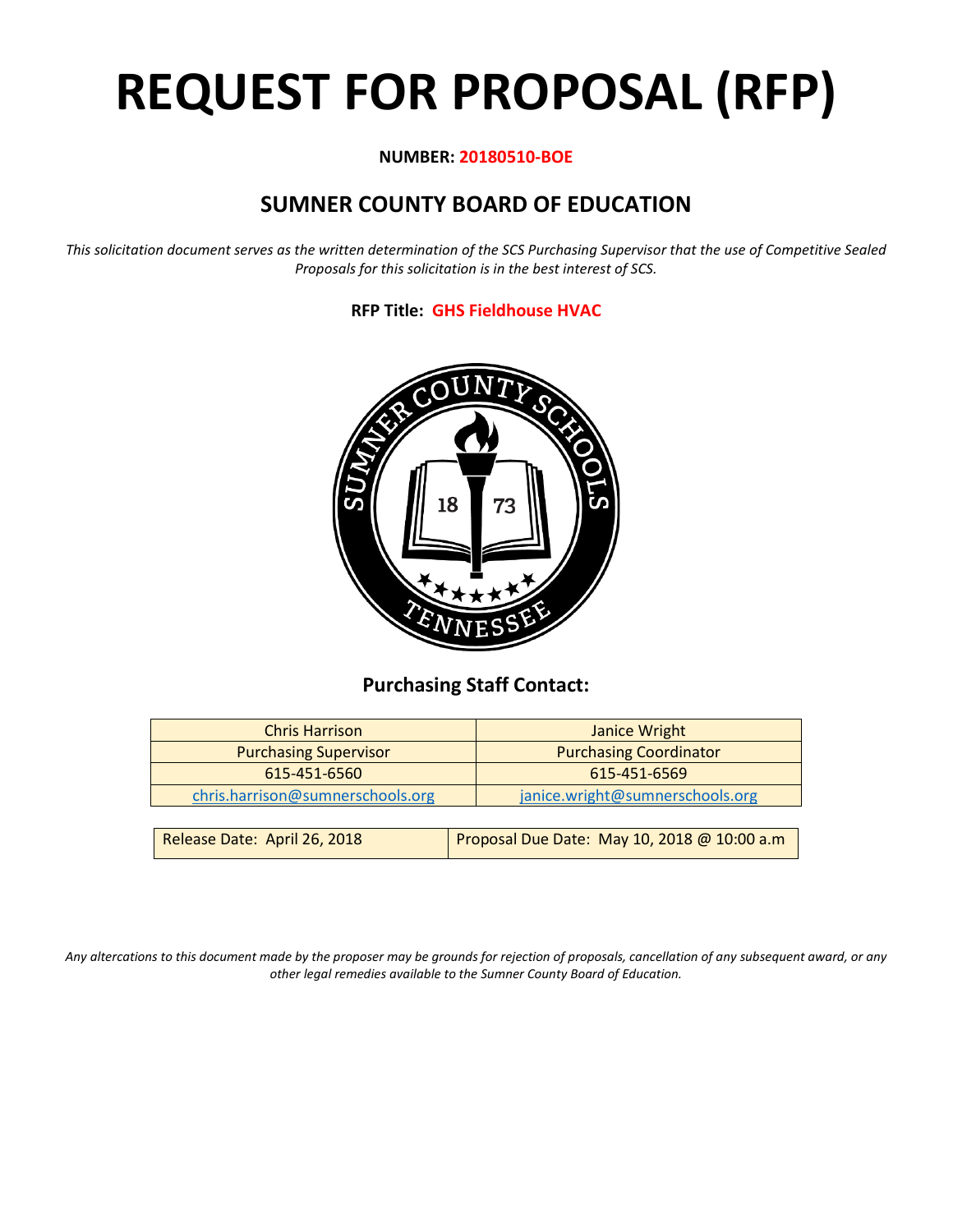# **NOTICE TO PROPOSERS**

There may be one or more amendments to this RFP. In order to receive communication for any such amendments issued specifically to this RFP, the proposer must provide a Notice of Intent to Propose to the Sumner County Board of Education (SCS) Purchasing Department. The proposer must utilize this form when submitting notice. The notice may be sent by email to: Purchasing Office, purchasing@sumnerschools.org. SCS will send amendments only to those proposers which complete and return this information by the deadline list in the RFP Schedule of Events (Section 4).

| <b>RFP Number:</b>      | 20180510-BOE GHS Fieldhouse HVAC |
|-------------------------|----------------------------------|
| Company Name:           |                                  |
| <b>Mailing Address:</b> |                                  |
|                         |                                  |
|                         |                                  |
| <b>Phone Number:</b>    |                                  |
| <b>Contact Person:</b>  |                                  |
| <b>Email Address:</b>   |                                  |
|                         |                                  |
| Authorized Signature    |                                  |
| <b>Printed Name</b>     |                                  |
| Date                    |                                  |

Emailed amendments will be sent in a Microsoft Word (Office for Windows) or Portable Document Format (pdf) format. Any alterations to the document made by the proposer may be grounds for rejection of proposal, cancellation of any subsequent award or any other legal remedies available to the Sumner County Board of Education.

Amendments will also be posted on the SCS website **https://sumnerschools.org/index.php/current-bids-and-rfps** and attached to the solicitation listing as a PDF or WORD file. Check the particular solicitation on the Current Bids and RFPs webpage for any posted amendments.

By completing and returning this form, the Proposer has expressed its intent to provide a proposal for **20180510-BOE GHS Fieldhouse HVAC.**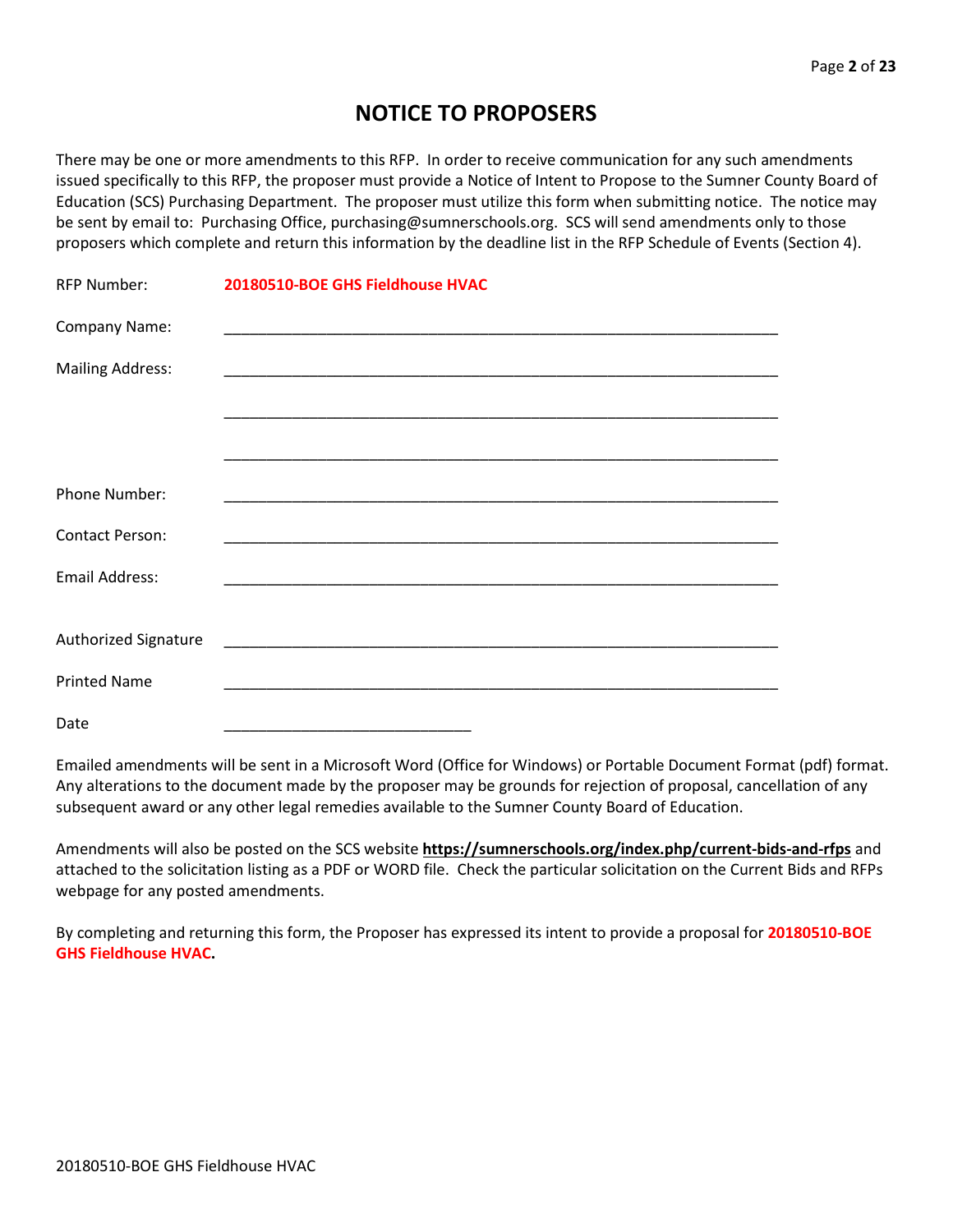# **TABLE OF CONTENTS**

- 1. Introduction/Overview
	- 1.1. Purpose
	- 1.2. Contact Information
- 2. Requirements
	- 2.1. Contract Term
	- 2.2. Scope of Work/Specifications
	- 2.3. Contactor Obligations
- 3. Source Selection and Contract Award
- 4. Schedule of Events
- 5. Instructions for Proposal
	- 5.1. Required Forms
	- 5.2. New Vendors
	- 5.3. Acknowledgement of Insurance Requirements
	- 5.4. Clarification and Interpretation of RFP
	- 5.5. Proposal Package
	- 5.6. Delivery of Proposals
	- 5.7. Evaluation of Proposals
	- 5.8. Request for Clarification of Proposals
	- 5.9. Protests

# 6. Attachments

- 6.1. Contact Information
- 6.2. Bid Form/Certification
- 6.3. References
- 6.4. Certification Regarding Debarment or Suspension
- 6.5. Condition of Submitting Proposal
- 6.6. Statement of Non-Collusion
- 6.7. Attestation Re Personnel
- 6.8. Drug Free Workplace Affidavit
- 6.9. IRS Form W-9
	- \**An online, fillable version can be found at https://www.irs.gov/pub/irs-pdf/fw9.pdf*
- 6.10. Standard Terms & Conditions
- 6.11. Vendor Checklist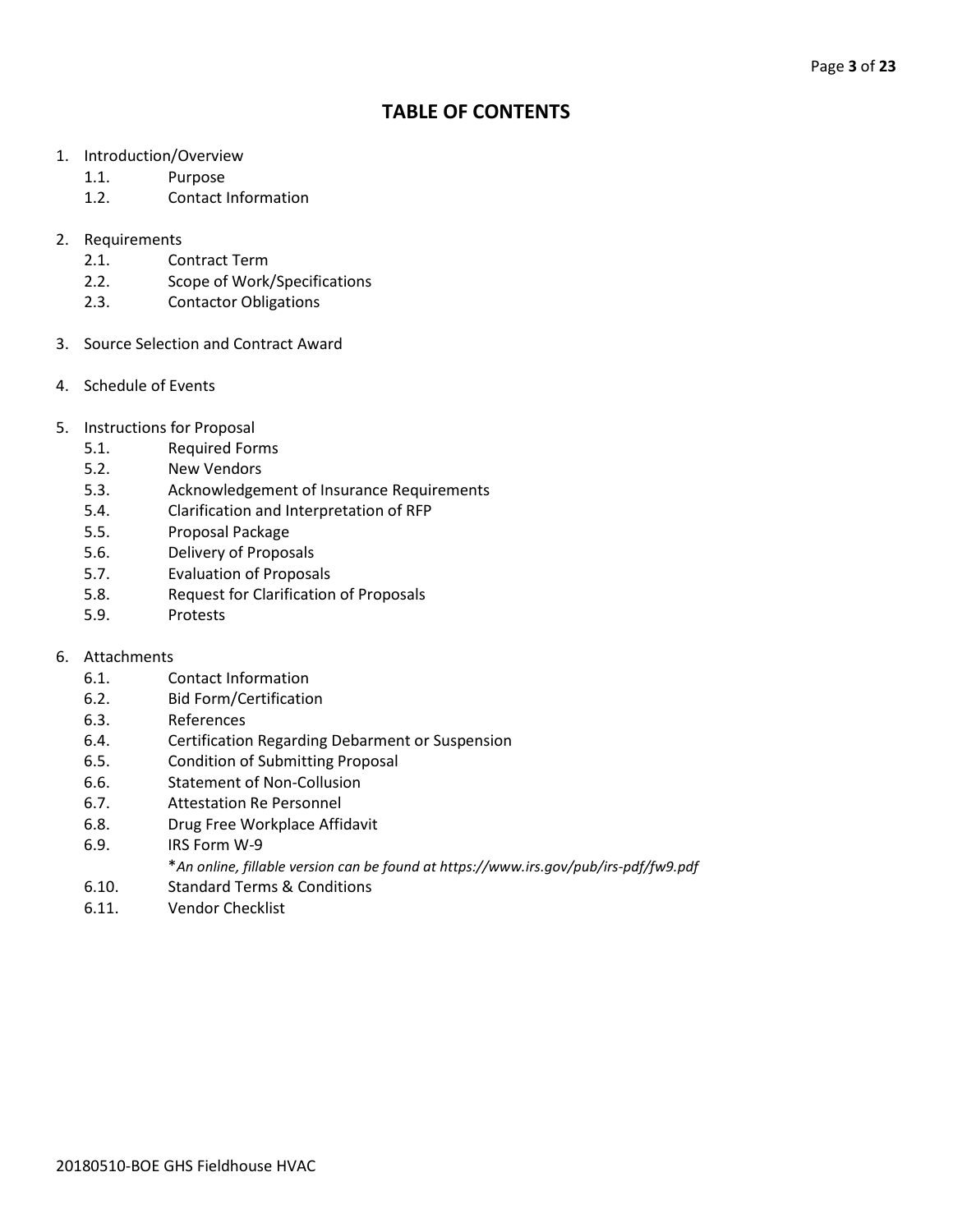# 1. Introduction/Overview

# 1.1. Purpose

The Sumner County Board of Education (SCS) is requesting sealed proposals for the installation of an HVAC system at the Gallatin High Football Fieldhouse.

1.2. Contact Information

Unauthorized contact regarding this RFP with employees or officials of SCS other than the Purchasing Supervisor named below may result in disqualification from this procurement process.

Interested parties must direct all communication regarding this RFP to the Purchasing Supervisor, who is SCSs only official point of contact for this RFP.

Chris Harrison **Don Long** Purchasing Supervisor Senior Project Manager 1500 Airport Road 615-206-3260 Gallatin, TN 37066 don.long@sumnerschools.org (615) 451-6560 chris.harrison@sumnerschools.org

RFP Procedures: Scope of Work / Specifications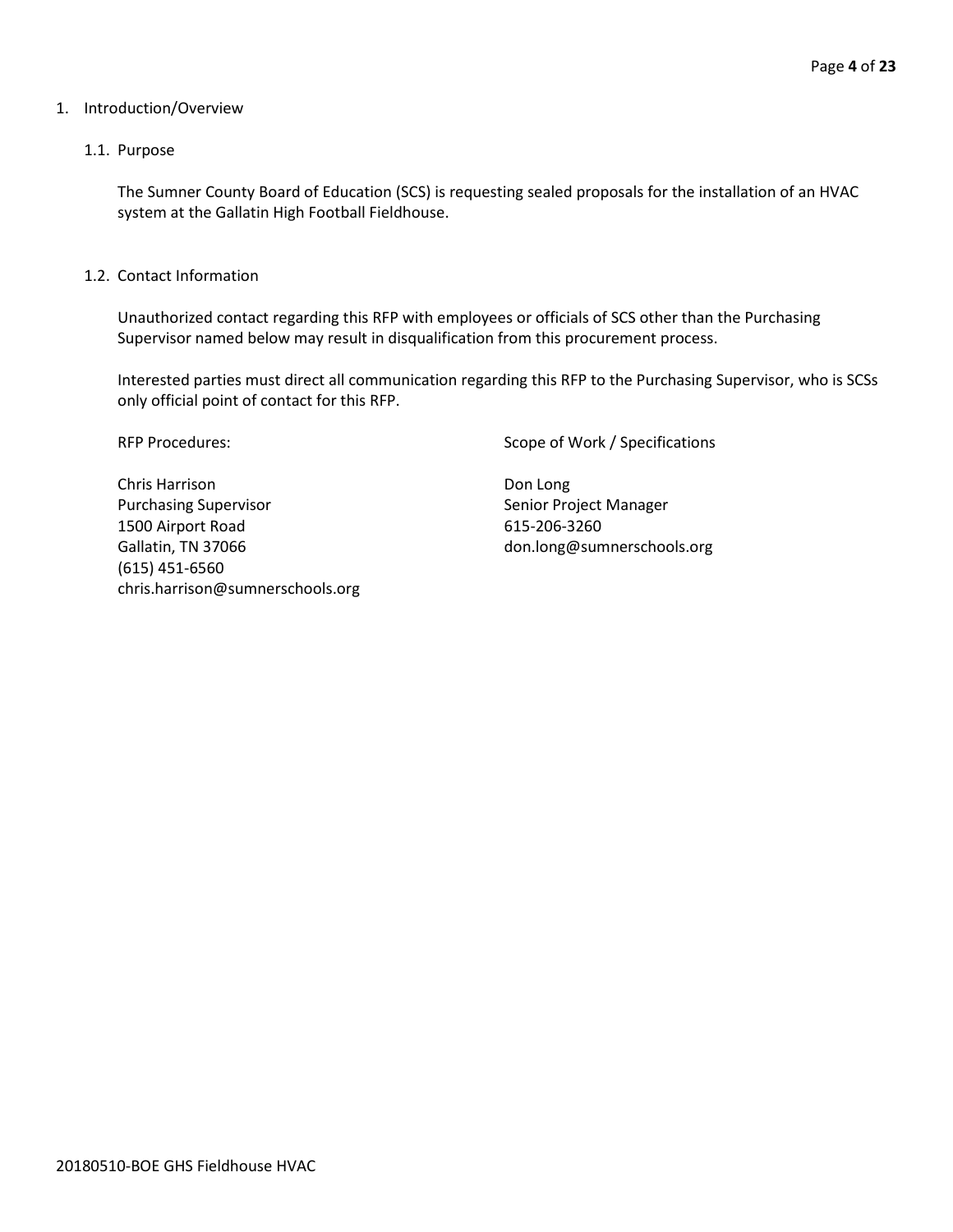# 2. Requirements

2.1. Contract Term

2.1.1.1. It is the intention of SCS to award a contract for a one-time project.

2.2. Scope of Work / Specifications

# LOCKER ROOM / FIELD HOUSE EQUIPMENT

# STANDARD:

- Trane XR14 A/C Condenser (5 Ton)
- Trane XR95 Gas Furnace 120K BTU 95% AFUE
- Trane 5 Ton Case Coil
- Digital Thermostat

# ENERGY STAR:

- Trane XR16 A/C Condenser (5 Ton)
- Trane SX95 Gas Furnace 120K BTU 97% AFUE
- Trane 5 Ton Case Coil
- Digital Programmable Thermostat

\*The Proposer must indicate the Manufacturer/Model number, for alternate equipment submittal, on the Bid Form.

DUCT SYSTEM:

- Install supply trunk line above drop ceiling using flexible and metal duct work. Install 14 total supply air registers. Room listing: 7-in the main locker room area, 1-in foyer, 1-in utility room, 2-in connected restroom, 1-in training room, 1-in men's room, 1-in women's room.
- Install return duct in main locker area, connect thru utility room wall.
- Install furnace in utility room adjacent to main locker room area.

SCOPE:

- Install new condenser on 2" concrete pad. Run copper line sets from condenser to case coil. Run new gas line, PVC flue pipe and drainage for new system. Install duct work above drop ceiling.
- Install thermostat and low voltage control wiring.
- 60 Amp 240 Volt electrical circuit pulled to condenser site.

# JOBSITE:

- Located on the property of the SCS Main Administration Office.
- 695 East Main Street, Gallatin, TN 37066

# QUESTIONS:

- All questions related to the Scope of Work/Specifications are to be directed to:
	- o Don Long Senior Project Manager 615-206-3260 [don.long@sumnerschools.org](mailto:don.long@sumnerschools.org)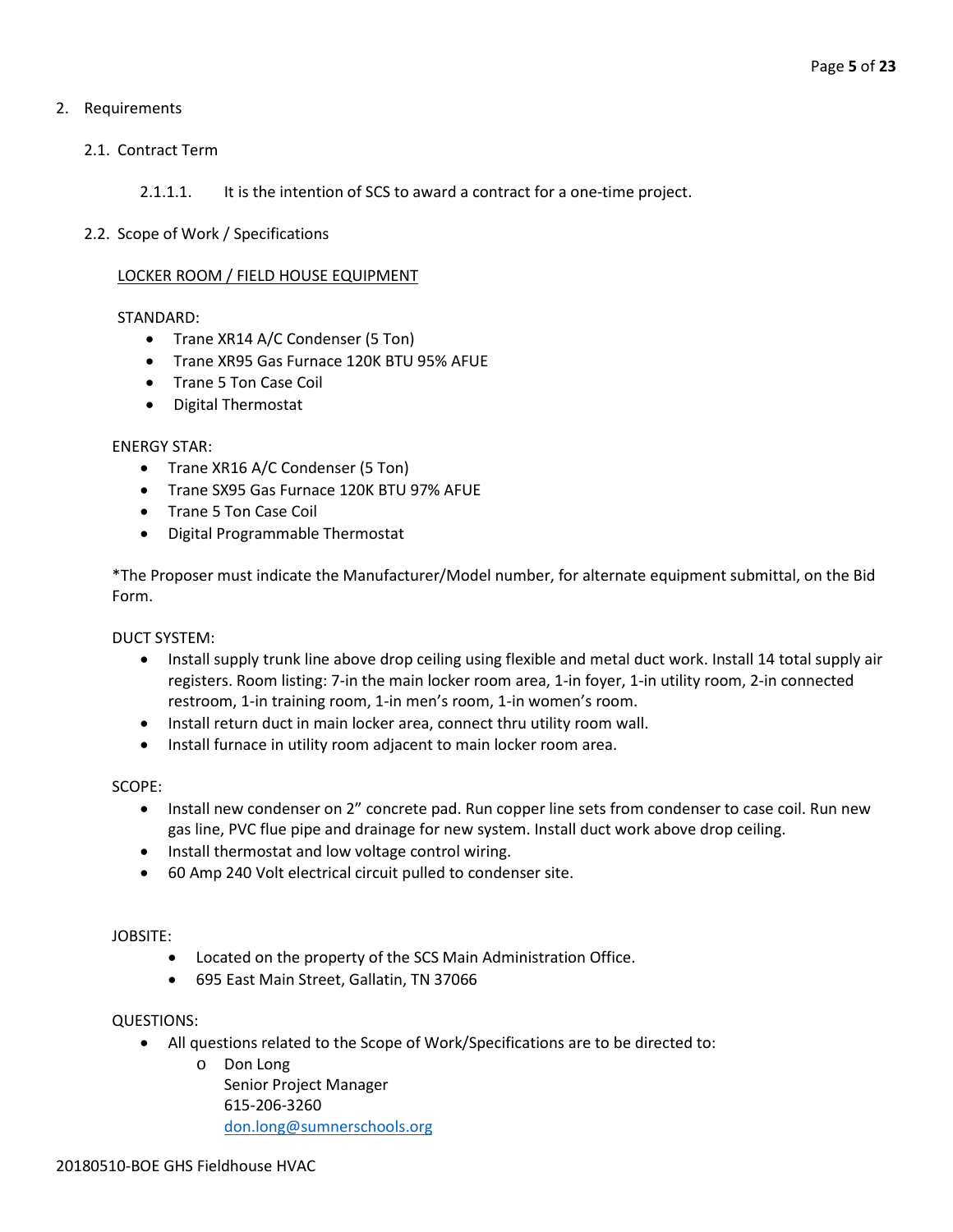# 2.3. Standard Contractor Obligations

- 2.3.1.1. Shall provide and obtain all necessary materials, equipment and labor to perform all items listed in the Scope of Work.
- 2.3.1.2. Shall provide and obtain all necessary permits with Local, County, etc. agencies as required by law and as required in the Scope of Work.
- 2.3.1.3. Shall schedule all necessary inspections with Local, County, etc. agencies as required by law.
- 2.3.1.4. Shall strictly adhere to all specifications, engineered drawings and any other form of documentation related to the completion of the Scope of Work. SCS reserves the right to withhold partial or all payment until the work is completed to the specifications and satisfaction of SCS. Any work not completed to specifications will be the Contractor's sole responsibility and expense to redo.
- 2.3.1.5. Shall dispose of all generated waste materials in compliance with all Local, State and Federal guidelines, regulations and requirements.
- 3. Source Selection and Contract Award
	- Award(s), if made, will be made to the Responsive and Responsible proposer(s) whose proposal is most advantageous to SCS, taking into consideration price and the other evaluation criteria set forth in the RFP.
		- o General Criteria to be determined "Responsive"
			- Does the proposal include all required information, included completed attachment forms and affidavits?
			- Was the proposal delivered on or before the stated deadline? Did it include the required number of copies (hard & electronic)?
		- o General Criteria to be determined "Responsible"
			- Does the Proposer demonstrate an understanding of SCSs needs and proposed approach to the project?
			- Does the Proposer possess the ability, capacity, skill and financial resources to provide the service?
			- Can the Proposer take upon itself the responsibilities set forth in the RFP and produce the required outcomes in a timely fashion?
			- **Does the Proposer have the character, integrity, reputation, judgement, experience and** efficiency required for the project?
	- SCS reserves the right to enter into discussions with Proposers which have submitted proposals determined to be reasonably like of being considered for selection to assure a full understanding of and responsiveness to the RFP requirements. Every effort shall be afforded to assure fair and equal treatment with respect to the opportunity for discussion and/or revision of their respective proposals. Revisions may be permitted after the submission and prior to the award for the purpose of obtaining the best offers.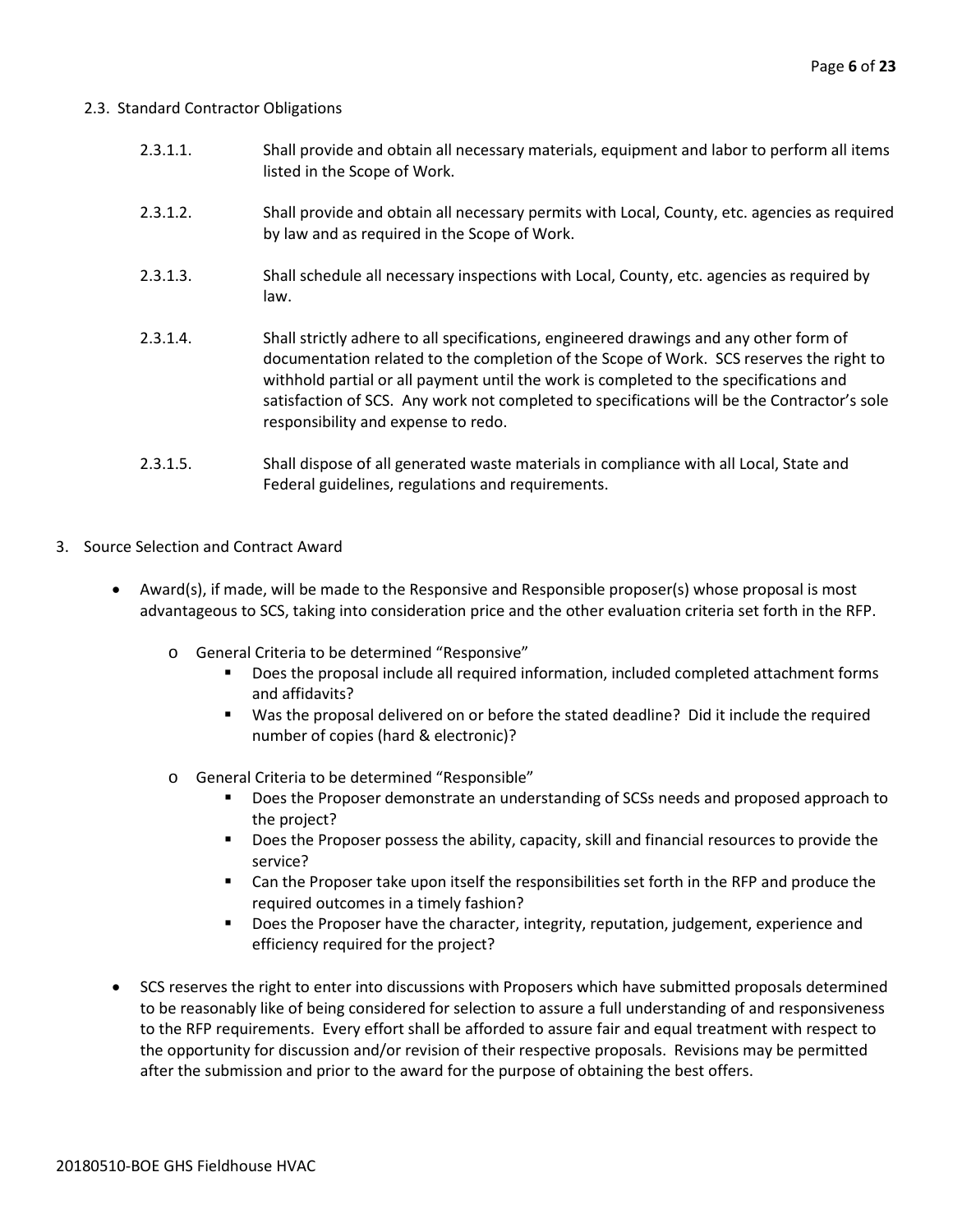- SCS reserves the right to negotiate price and contract terms and conditions with the most qualified proposer(s) to provide the requested service. If a mutually beneficial agreement with the highest ranked firm is not reached, SCS reserves the right to enter into contract negotiations with the next highest ranked proposer and continue this process until an agreement is reached.
- Upon mutual agreement by both parties, SCS shall grant the right to extend the terms, conditions and prices of contract(s) awarded from this RFP to other Institutions (such as State, Local and/or Public Agencies) who express an interest in participating in any contract that results from this RFP. Each of the "piggyback" Institutions will issue their own purchasing documents for purchase of the goods/services. Proposer agrees that SCS shall bear no responsibility or liability for any agreements between Proposer and the other Institution(s) who desire to exercise this option.

# 4. Schedule of Events

| <b>RFP Issued</b>              | April 26, 2018 |
|--------------------------------|----------------|
| <b>Questions DEADLINE</b>      | May 4, 2018    |
| <b>RFP Submission DEADLINE</b> | May 10, 2018   |

# 5. Instructions for Proposal

# 5.1. Required Forms

- Proposer must complete and submit the Attachments in Section 6. Attachments may be omitted depending on the RFP requirements. Refer to the Table of Contents for omitted Attachments.
- Evidence of a valid State of Tennessee Business License and/or Sumner County Business License.
- For all vendors with annual purchases in excess of \$50,000; a Sumner County Business License must be on file with the SCS Finance Department. Evidence of the license must be provided within ten (10) working days following notification of award; otherwise, SCS may rescind its acceptance of the Proposer's proposal.
- Copy of State of Tennessee License (if applicable) in respective field.
- If applicable, the Proposer must include a copy of the contract(s) the Proposer will submit to be signed.

# 5.2. New Vendors

• To comply with Internal Revenue Service requirements, all vendors who perform any type of service are required to have a current IRS Form W-9 on file with the SCS Finance Department. It is a mandatory requirement to complete the IRS Form W-9 (Attachment 6.9) included in this RFP.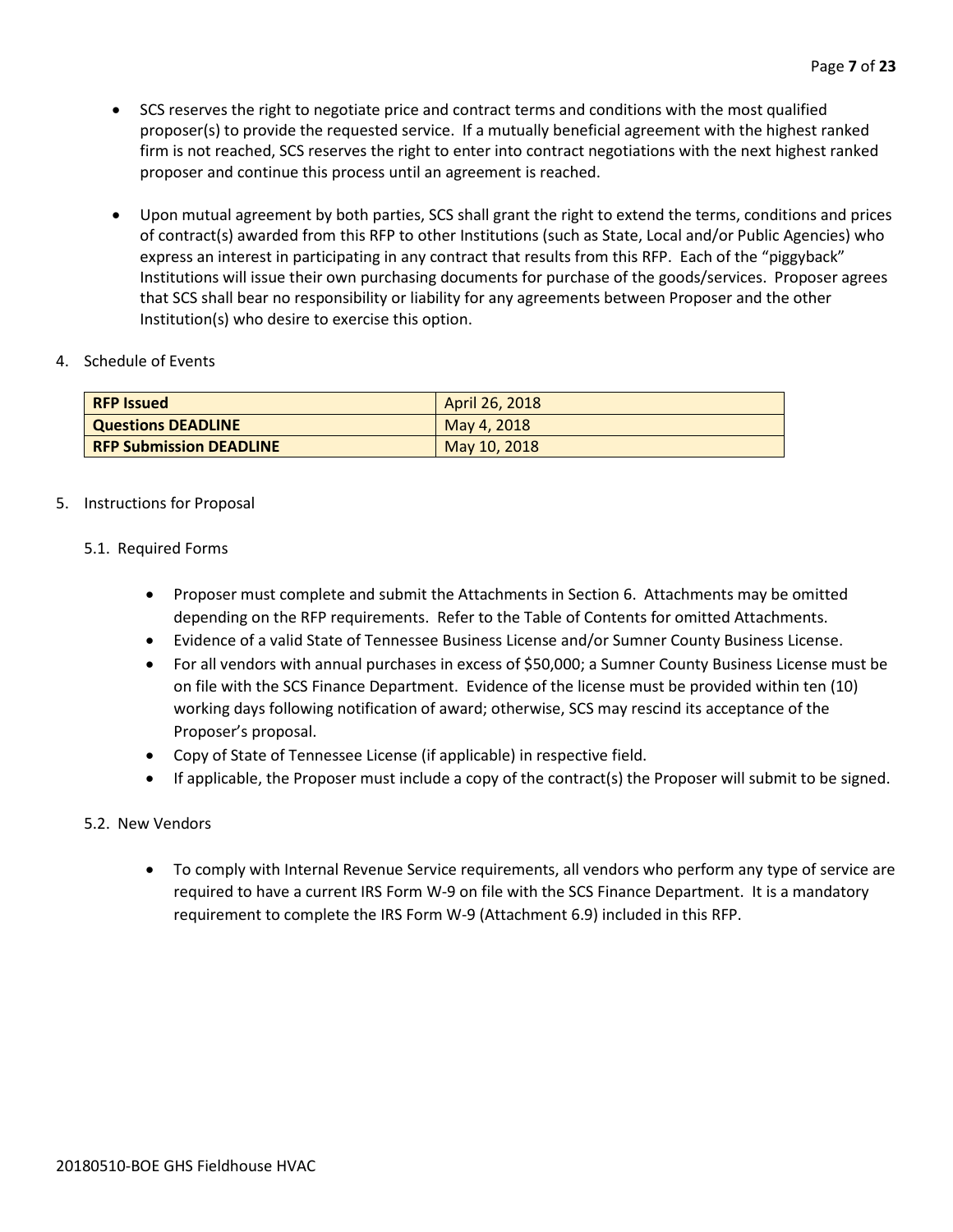- To comply with the Tennessee Lawful Employment Act (50-1-702 and 50-1-703), non-employees (individuals paid directly by the employer in exchange for the individual's labor or services) must have on file one (1) of the following documents:
	- o A valid Tennessee driver's license or photo identification;
	- o A valid driver's license or photo identification from another state where the license requirements are at least as strict as those in Tennessee;
	- o A birth certificate issued by a U.S. state, jurisdiction or territory;
	- o A U.S. government issued certified birth certificate;
	- o A valid, unexpired U.S. passport;
	- o A U.S. certificate of birth abroad (DS-1350 or FS-545)
	- o A report of birth abroad of a U.S. citizen (FS-240);
	- o A certificate of citizenship (N560 or N561);
	- o A certificate of naturalization (N550, N570 or N578);
	- o A U.S citizen identification card (I-197 or I-179); or
	- o Valid alien registration documentation or other proof of current immigration registration recognized by the United States Department of Homeland Security that contains the individual's complete legal name and current alien admission number or alien file number (or numbers if the individual has more than one number).

# 5.3. Acknowledgement of Insurance Requirements

By submitting a proposal, Proposer acknowledges that it has read and understands the insurance requirements for the proposal. The Proposer who may have employees, contractors, subcontractors or agents working on SCS properties shall carry current certificates for general and professional liability insurance and for workers' compensation as indicated below. The owner or Principal of each Proposer must also be insured by workers' compensation if they perform any of the services on SCS properties. There will be no exceptions to the insurance requirement. Proposer also understands that the evidence of required insurance must be submitted within fifteen (15) working days following notification of its offer being accepted; otherwise, SCS may rescind its acceptance of the Proposers proposal.

# • **General Liability**

| <b>General Aggregate</b> | \$2,000,000 |
|--------------------------|-------------|
| Each Occurrence          | \$1,000,000 |

# • **Workers Compensation**

| <b>Workers Compensation</b> | <b>Tennessee Statutory Limits</b> |
|-----------------------------|-----------------------------------|
| <b>Employer's Liability</b> | \$500,000                         |

# 5.4. Clarification and Interpretation of RFP

The words "must" and "shall" in the RFP indicate mandatory requirements. Taking exception to any mandatory requirement shall be considered grounds for rejection. There are other requirements that SCS considers important but not mandatory. It is important to respond in a concise manner to each section and submit an itemized list of all exceptions.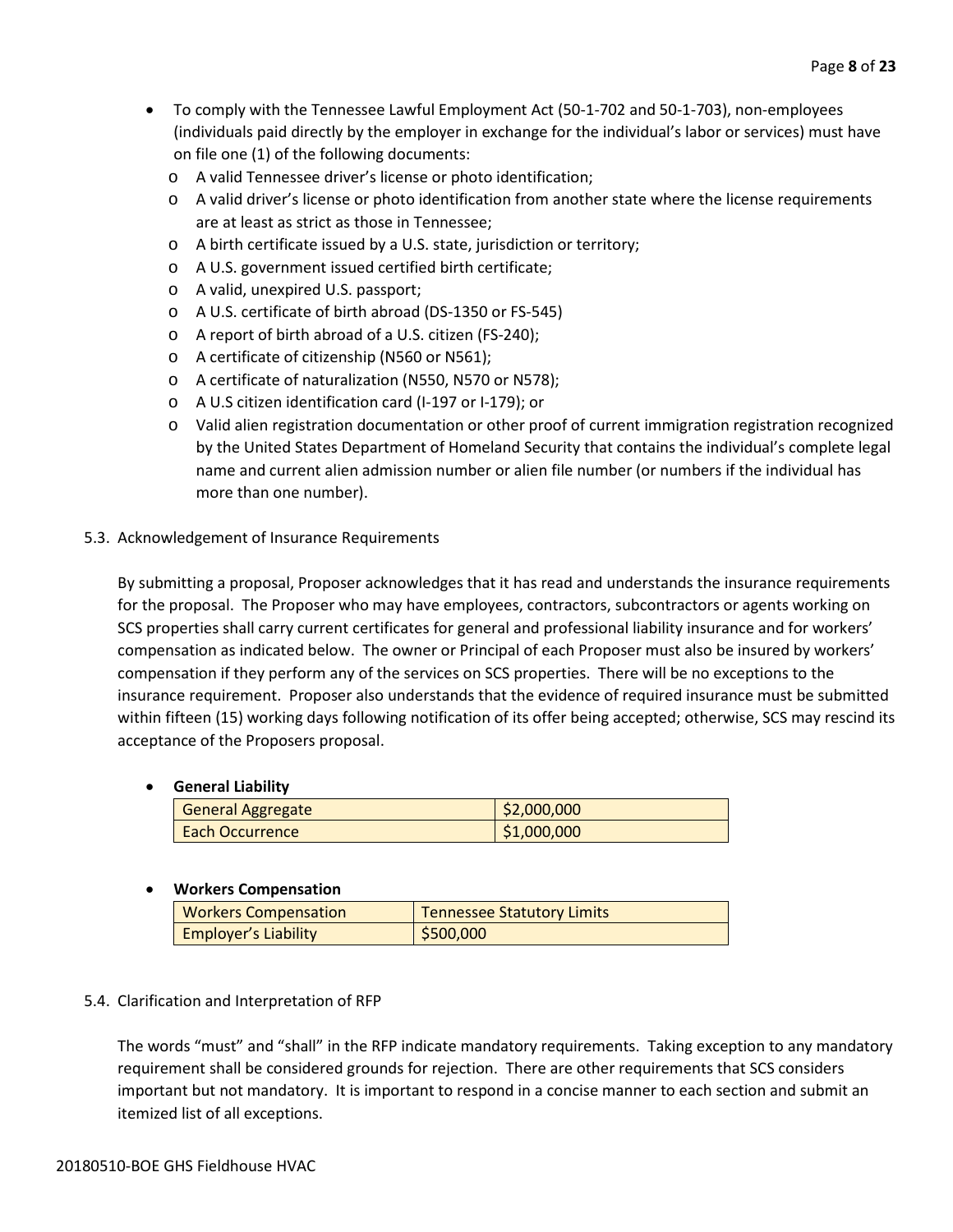5.5. Proposal Package

The package containing the proposal must be sealed and clearly marked on the outside of the package:

# **"20180510-BOE GHS Fieldhouse HVAC" DO NOT OPEN**

All sealed proposals packages must include the following. Any sealed proposals are subject to rejection as nonconforming if any applicable item is not included.

- One (1) Complete Original
- Original Signature on Original Proposal. NO copied or digital signatures.

The outside of the proposal package must be labeled as follows (if applicable):

- 1. Name of Company and Principal Owner, Business License Number, Expiration Date and License Classification.
- 2. In addition to Item 1, the same is applicable to masonry contractors if the work performed is > \$100,000.
- 3. In addition to Item 1, the same is applicable to HVAC, electrical, plumbing or A/C contractors if the work performed is > \$25,000.
- 4. In addition to Item 1, the same is applicable plus the Department of Environment & Conservation License Number and Classification, applicable to geothermal contractors if the work performed is > \$25,000.
- 5. If the prime contractor performs the masonry portion of the project or any of the above listed contractor skill sets and the work performed is > \$100,000; it must be so designated.
- 6. Only one (1) contractor in each classification listed shall be written on the bid envelope.

# 5.6. Delivery of Proposals

Sealed proposals will be accepted until **May 10, 2018 @ 10:00 a.m. Local Time**. Proposals received after that time will be deemed invalid. Vendors mailing proposal packages must allow sufficient time to ensure receipt of their package by the time specified. There will be no exceptions. Proposals will be opened and read aloud. The reading of the bids will begin at **10:00 a.m. Local Time**.

Due to the nature of deliveries to the SCS Support Services Facility by carriers such as UPS, FedEx and such like; the proposal package will be accepted if the date and time on the delivery confirmation are indicated to be on or before the Proposal Deadline.

Delivery Address: Sumner County Board of Education Attn: Purchasing Supervisor 1500 Airport Road Gallatin, TN 37066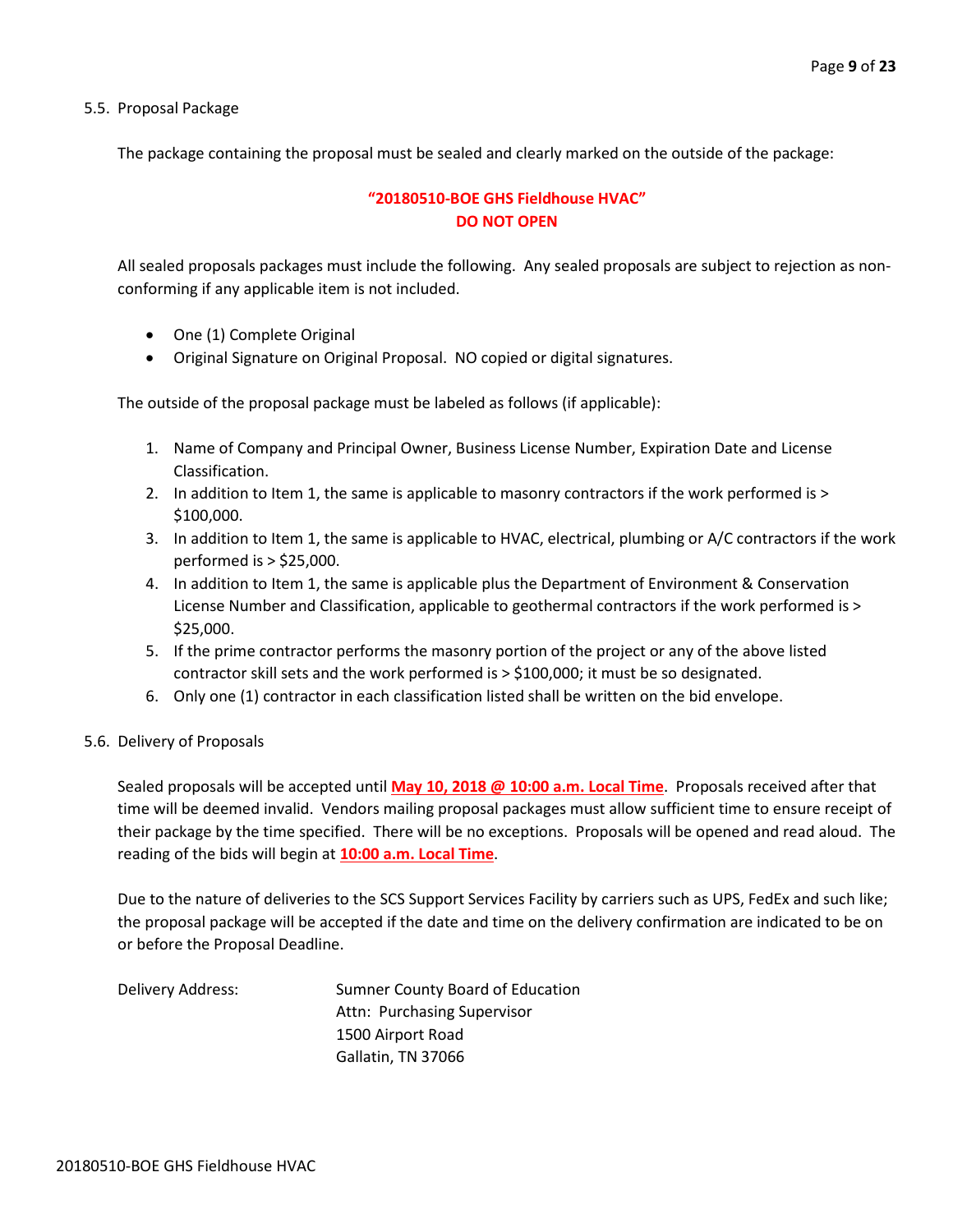# 5.7. Evaluation of Proposals

The SCS Purchasing Supervisor will first examine the proposals to reject those that are clearly non-responsive to the stated requirements. Proposers who are determined to be non-responsive and/or non-responsible will be notified of this determination.

The evaluation process will include the following factors:

- Compensation/Price Data
	- o Address all costs associated with performance of the contracted services.
- Past Performance and References
	- o Provided a minimum of three (3) client references for similar projects in size and scope successfully completed by Proposer within the last three (3) years. Attachment 6.3.
	- o SCS may also consider other sources of pertinent past performance information, including the districts own experience with the Proposer.

# 5.8. Request for Clarification of Proposals

Requests for clarification of proposals shall be distributed by the Purchasing Supervisor in writing (or email).

#### 5.9. Protests

In the event that any interested party finds any part of the listed specifications, terms or conditions to be discrepant, incomplete or otherwise questionable in any respect; it shall be the responsibility of the concerned party to notify the SCS Purchasing Office of such matters immediately upon receipt of the RFP. All notifications must be sent to the Purchasing Supervisor via email at [purchasing@sumnerschools.org.](mailto:purchasing@sumnerschools.org)

Any actual or prospective Proposer who is aggrieved in connection with the RFP or award of a contract may protest to the Purchasing Supervisor and/or the Sumner County Board of Education at its regularly scheduled meeting.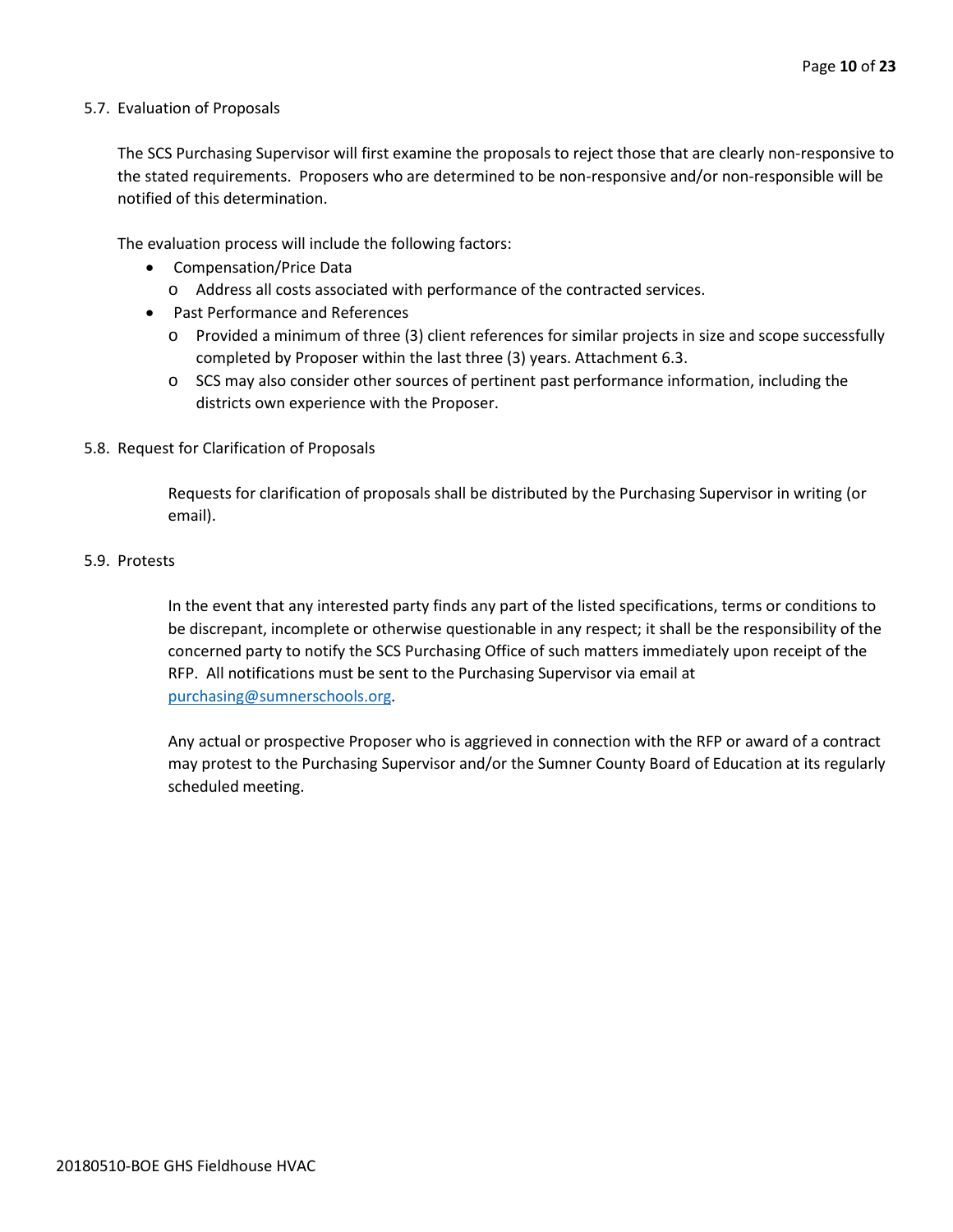# **ATTACHMENT 6.1 - Contact Information**

| <b>Company Legal Name:</b>                 |          |
|--------------------------------------------|----------|
| <b>Company Official Address:</b>           |          |
| Company Web Site (URL):                    |          |
| Contact Person for project administration: |          |
|                                            |          |
|                                            |          |
|                                            |          |
|                                            | (office) |
|                                            | (mobile) |
|                                            |          |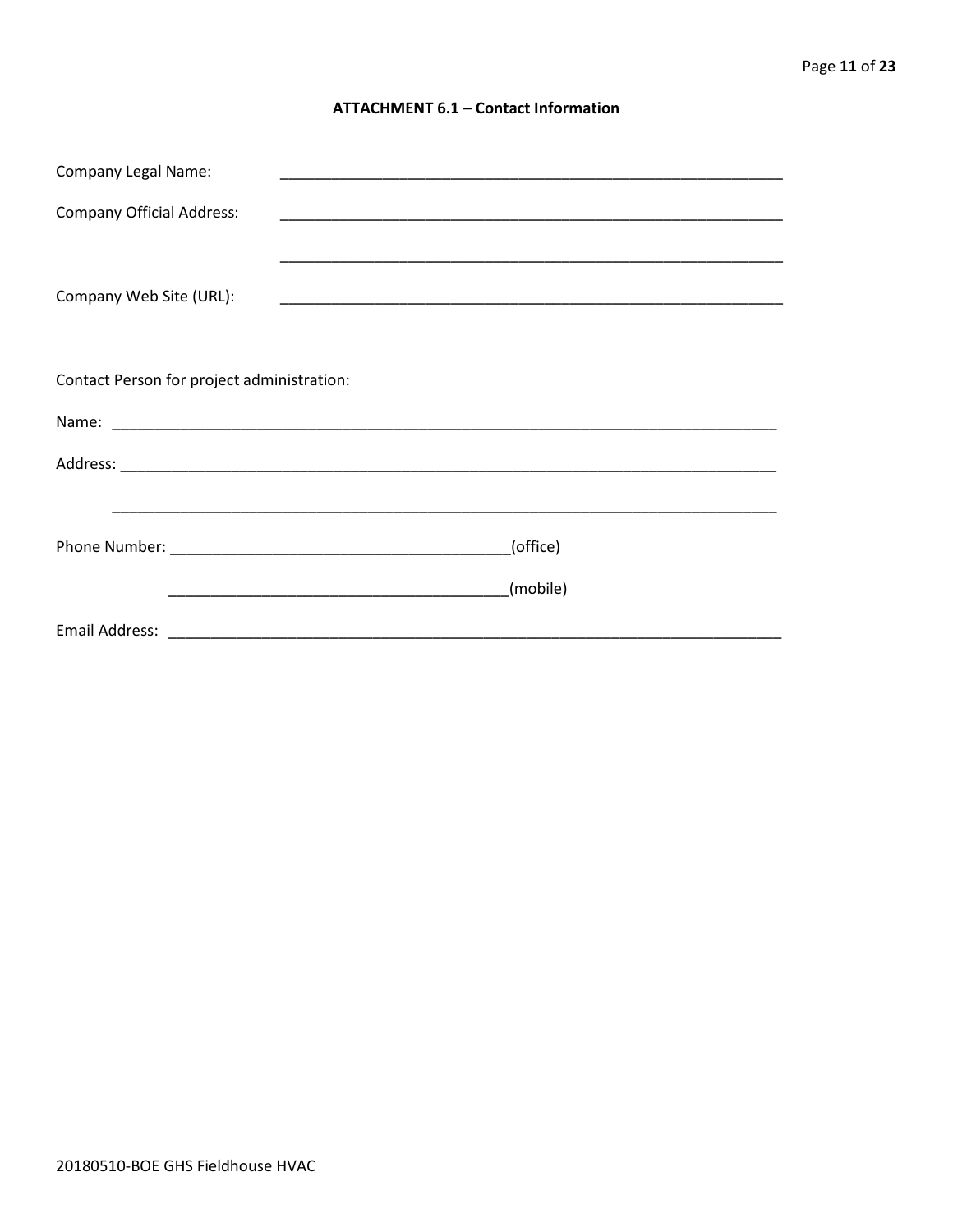

Attn: Purchasing Supervisor 1500 Airport Road Gallatin, TN 37066

# **ATTACHMENT 6.2 – Bid Form/Certification 20180510-BOE GHS Fieldhouse HVAC**

| Date |                                       |
|------|---------------------------------------|
|      | , a duly authorized representative of |
|      | hereby submit our bid for 20180510-   |

**BOE GHS Fieldhouse HVAC** in accordance with the specifications and instructions set forth in these bid documents.

| ت                                    |              |  |
|--------------------------------------|--------------|--|
| If alternate equipment is submitted: | Manufacturer |  |

\_\_\_\_\_\_\_\_\_\_\_\_\_\_\_\_\_\_\_\_\_\_\_\_\_\_\_\_\_\_\_\_\_\_\_\_\_\_\_\_\_\_Model Number

By checking this box, Proposer agrees that SCS reserves the right to extend the terms, conditions, and prices of this contract to other Institutions (such as State, Local and/or Public Agencies) who express an interest in participating in any contract that results from this RFP. Each of the piggyback Institutions will issue their own purchasing documents for the goods/services. Proposer agrees that SCS shall bear no responsibility or liability for any agreements between Proposer and the other Institution(s) who desire to exercise this option.

| <b>AUTHORIZED SIGNATURE:</b> |  |
|------------------------------|--|
| <b>PRINTED NAME:</b>         |  |
| TITLE:                       |  |
| <b>COMPANY NAME:</b>         |  |
| <b>PHONE:</b>                |  |
| <b>EMAIL</b>                 |  |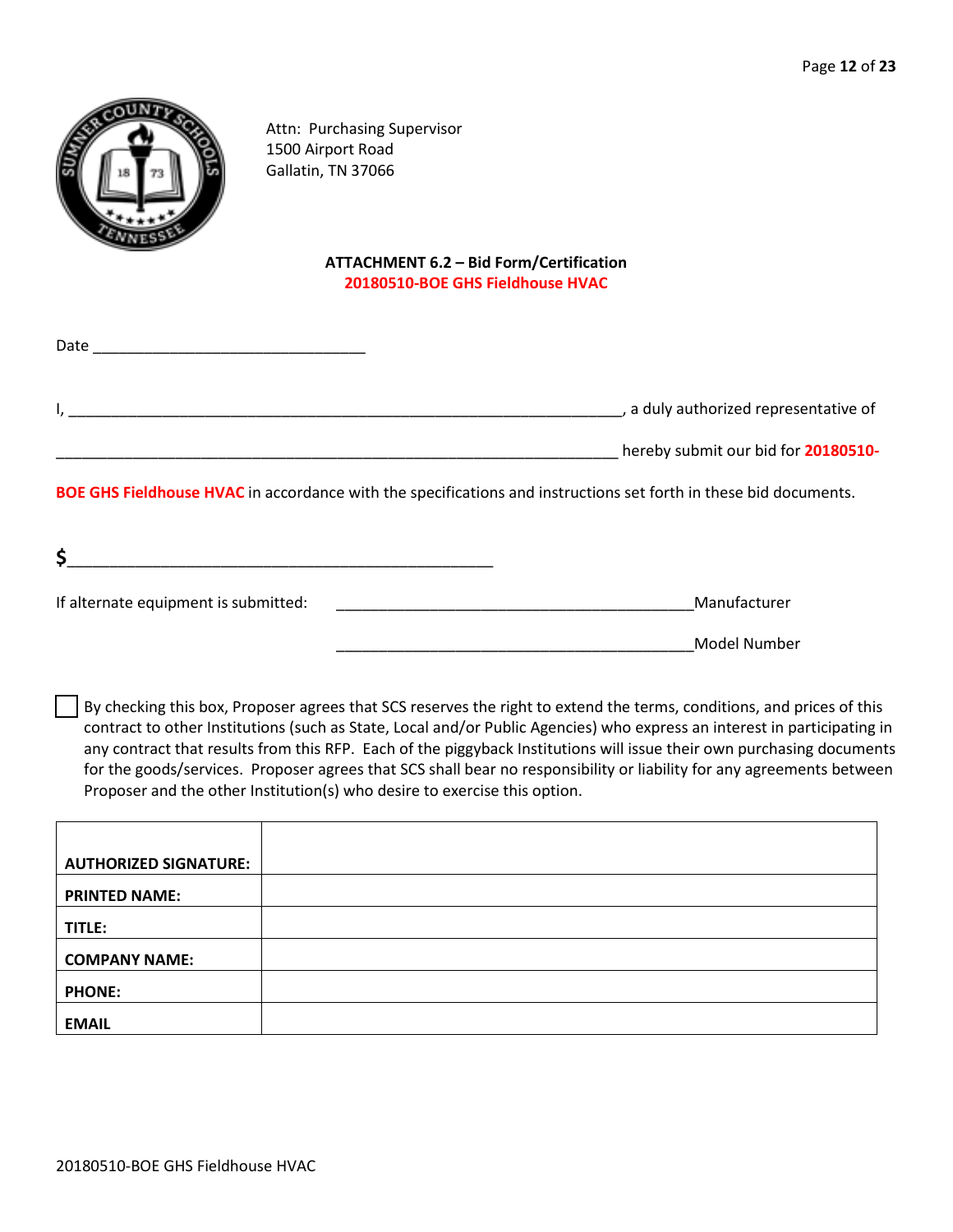| <b>ATTACHMENT 6.3 - References</b> |  |  |
|------------------------------------|--|--|
|------------------------------------|--|--|

\*Proposers may copy this page and submit additional references.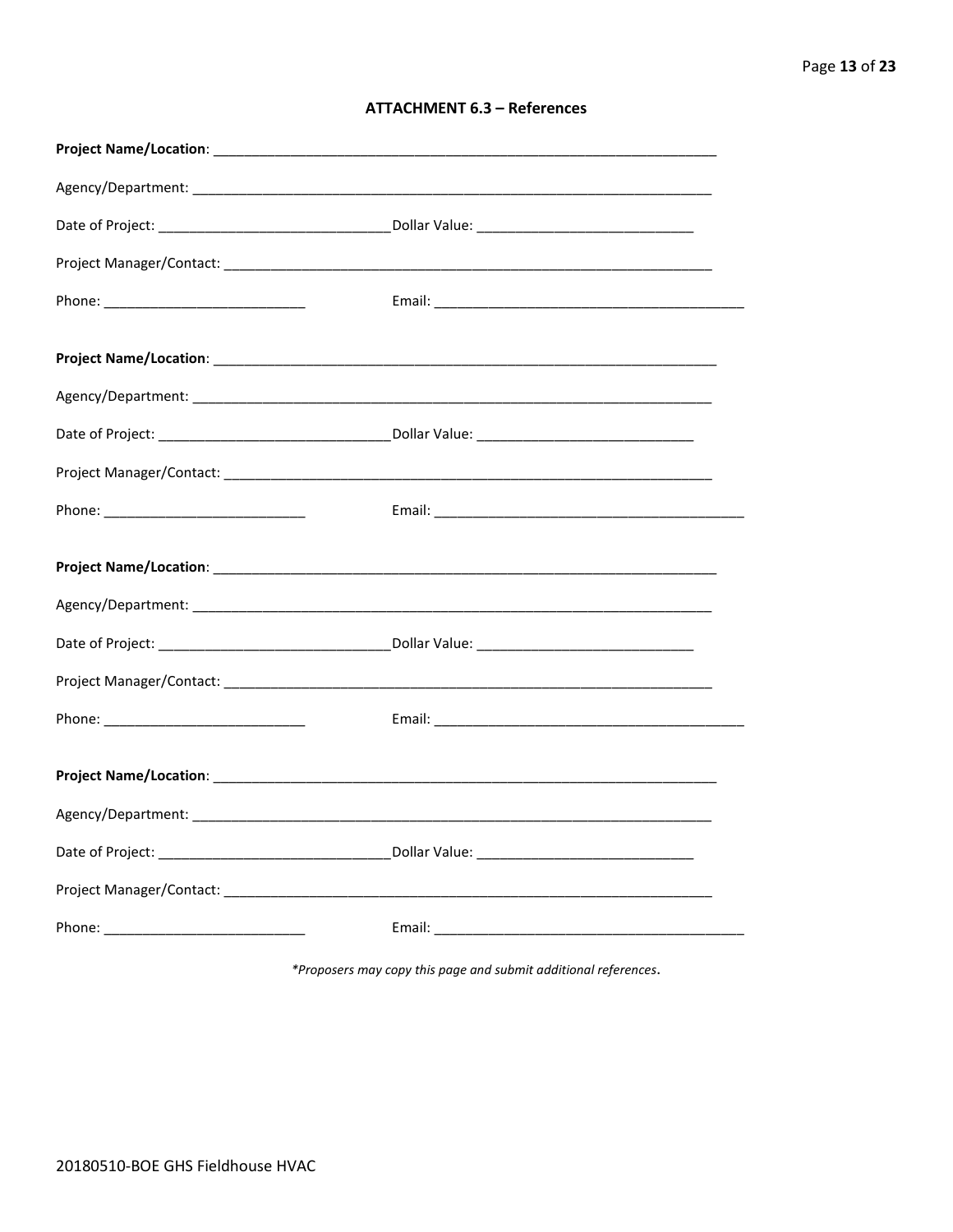# **ATTACHMENT 6.4 – Certification Regarding Debarment or Suspension**

The prospective participant certifies, to the best of its knowledge and belief, that it and its principals:

- Are not presently debarred, suspended, proposed for debarment, declared ineligible or voluntarily excluded from participation in transactions under federal non-procurement programs by any federal department or agency;
- Have not, within the three-year period preceding the proposal, had one or more public transactions (federal, state or local) terminated for cause or default; and
- Are not presently indicated or otherwise criminally or civilly charged by a government entity (federal, state or local) and have not, within the three-year period preceding the bid, been convicted or had a civil judgement rendered against it:
	- o For the commission of fraud or a criminal offense in connection with obtaining, attempting to obtain or performing a public transaction (federal, state or local) or a procurement contract under such a public transaction;
	- o For the violation of federal or state antitrust statutes, including those proscribing price fixing between competitors, the allocation of customers between competitors, or bid rigging; or
	- o For the commission of embezzlement, theft, forgery, bribery, falsification or destruction of records, making false statements, or receiving stolen property.

\_\_\_\_\_\_\_\_\_\_\_\_\_\_\_\_\_\_\_\_\_\_\_\_\_\_\_\_\_\_\_\_\_\_\_\_\_\_\_\_\_\_\_\_\_\_\_\_\_\_\_\_

I understand that a false statement on this certification may be grounds for the rejection of this proposal or the termination of the award. In addition, under 18 U.S.C. 1001, a false statement may result in a fine of up to \$10,000 or imprisonment for up to five years, or both.

Name of Participating Agency: \_\_\_\_\_\_\_\_\_\_\_\_\_\_\_\_\_\_\_\_\_\_\_\_\_\_\_\_\_\_\_\_\_\_\_\_\_\_\_\_\_\_\_\_\_\_\_\_\_\_\_\_\_\_\_\_\_\_\_\_

Name and Title of Authorized Representative: \_\_\_\_\_\_\_\_\_\_\_\_\_\_\_\_\_\_\_\_\_\_\_\_\_\_\_\_\_\_\_\_\_\_\_\_\_\_\_\_\_\_\_\_\_\_\_

Signature of Authorized Representative: \_\_\_\_\_\_\_\_\_\_\_\_\_\_\_\_\_\_\_\_\_\_\_\_\_\_\_\_\_\_\_\_\_\_\_\_\_\_\_\_\_\_\_\_\_\_\_\_\_\_\_\_

Date: \_\_\_\_\_\_\_\_\_\_\_\_\_\_\_\_\_\_\_\_\_\_\_\_\_\_\_\_

\_\_\_\_ I am unable to certify to the above statement. Attached is my explanation.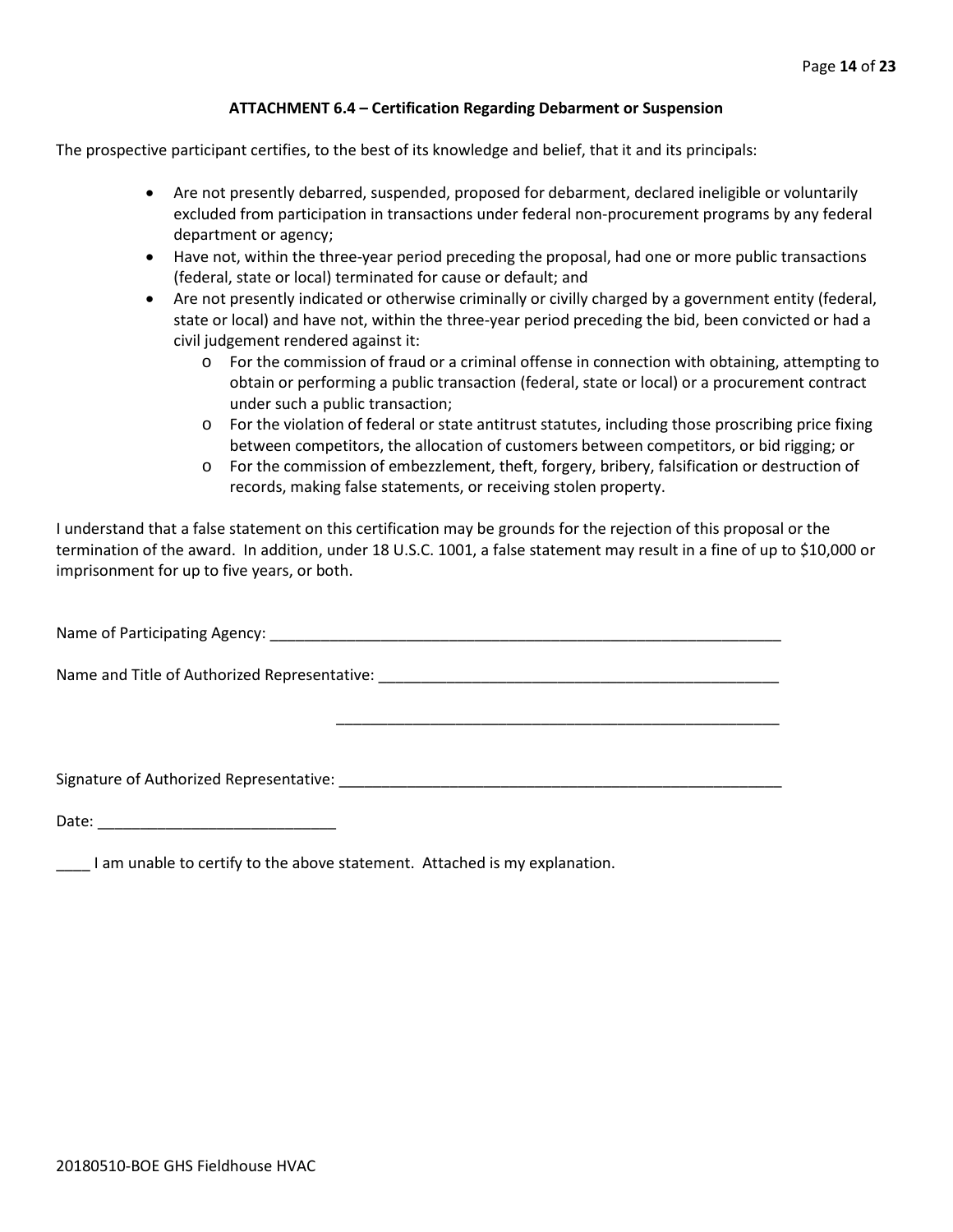# **ATTACHMENT 6.5 – Condition of Submitting Proposal**

The undersigned Proposer has carefully examined all instructions, requirements, specifications, terms and conditions of the RFP and certifies:

- It is a reputable company regularly engaged in providing goods and/or services necessary to meet the requirements, specifications, terms and conditions of the RFP.
- All statements, information and representations prepared and submitted in response to the RFP are current, complete, true and accurate. Proposer acknowledges that the Sumner County Board of Education (SCS) will rely on such statements, information and representations in selecting the successful proposer(s).
- That the prices quoted shall be SCSs pricing for the products and/or service.
- It shall be bound by all statements, representations, warranties and guarantees made in its proposal.
- Proposer acknowledges that the contract may be canceled if any conflict of interest or appearance of a conflict of interest is discovered by SCS, in its sole discretion.
- All purchase orders must be duly authorized and executed by SCS and subject to the terms and conditions of the RFP.

| ADDRESS: |                                                                                                                                  |
|----------|----------------------------------------------------------------------------------------------------------------------------------|
|          |                                                                                                                                  |
| PHONE:   | (office)<br><u> 1990 - Johann Barn, mars ar breithinn ar breithinn ar breithinn ar breithinn ar breithinn ar breithinn ar br</u> |
|          | (mobile)                                                                                                                         |
| EMAIL:   | <u> 1989 - Johann Stein, Amerikaansk politiker (</u>                                                                             |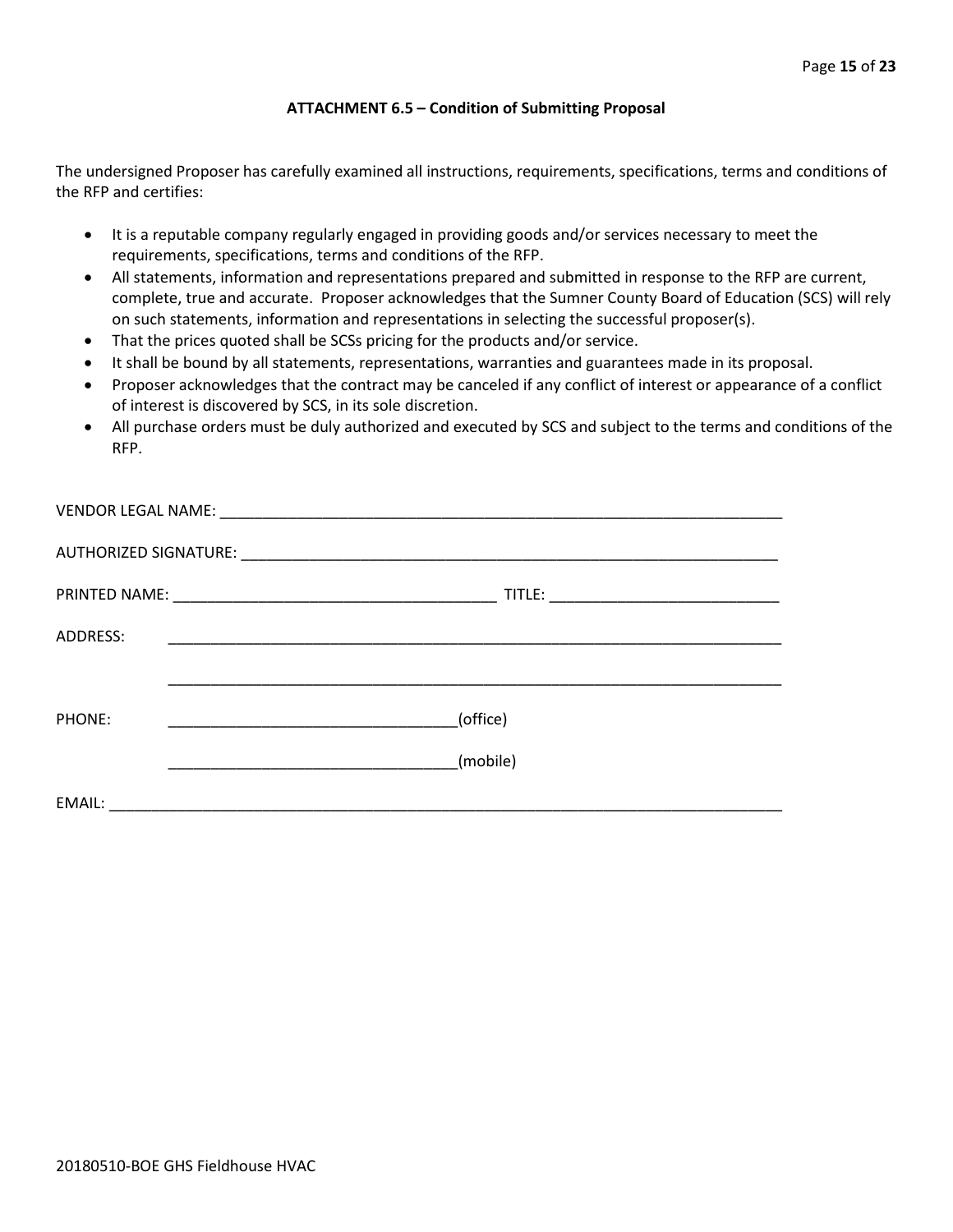### **ATTACHMENT 6.6 – Statement of Non-Collusion**

The undersigned affirms that they are duly authorized to execute this contract, that this company, corporation, firm, partnership or individual has not prepared this proposal in collusion with any other respondent, and that the contents of this proposal as to prices, terms or conditions of said proposal have not been communicated by the undersigned nor by any employee or agent to any other person engaged in this type of business prior to the official opening of this proposal.

| Address: |          |  |  |  |  |
|----------|----------|--|--|--|--|
|          | (office) |  |  |  |  |
|          | (mobile) |  |  |  |  |
|          |          |  |  |  |  |
|          |          |  |  |  |  |
|          |          |  |  |  |  |
|          |          |  |  |  |  |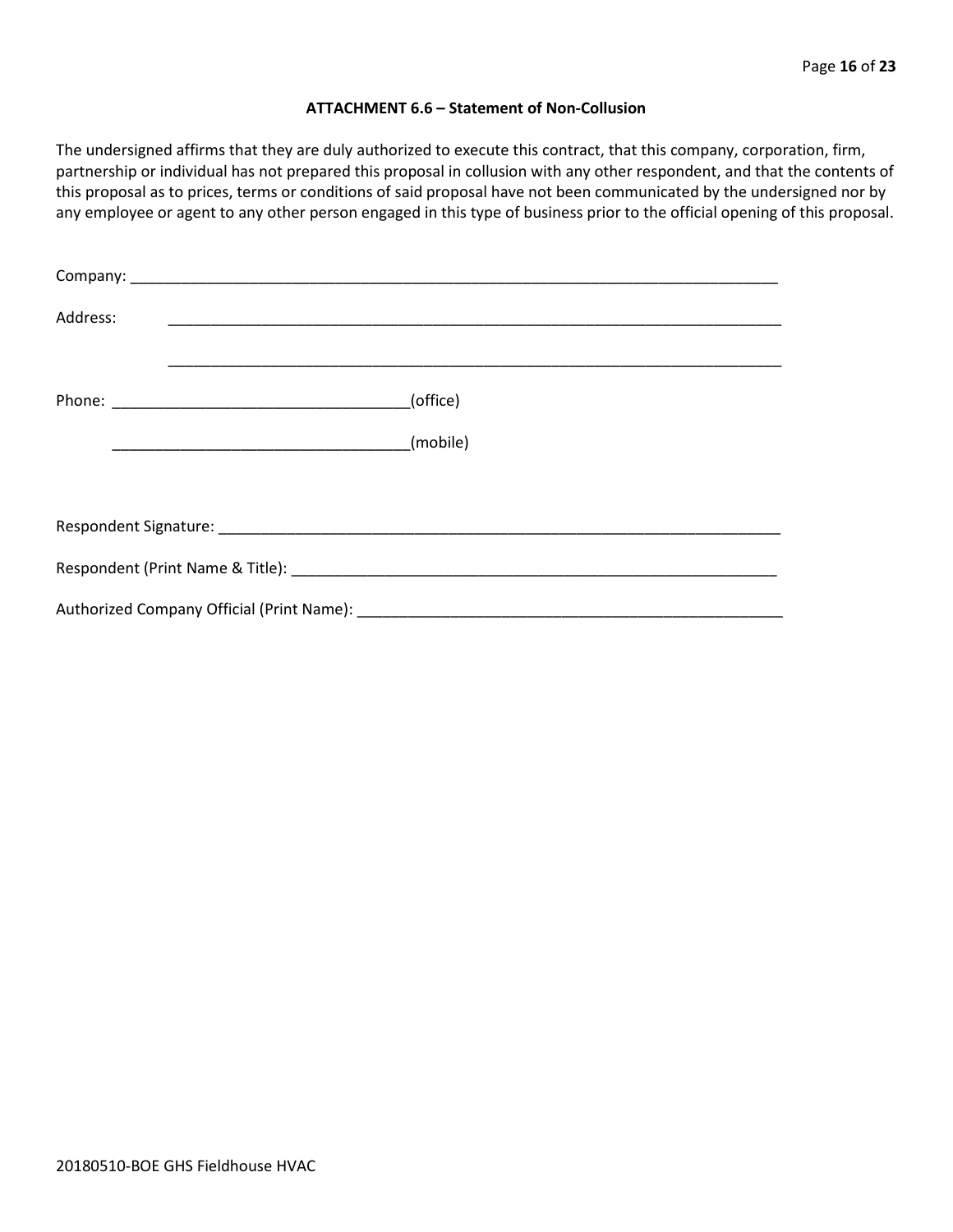# **ATTACHMENT 6.7 – Attestation Re Personnel**

# **ATTESTATION RE PERSONNEL USED IN CONTRACT PERFORMANCE**

| CONTRACTOR LEGAL ENTITY NAME:                                          |  |
|------------------------------------------------------------------------|--|
| FEDERAL EMPLOYER IDENTIFICATION NUMBER:<br>(or Social Security Number) |  |

**The Contractor, identified above, does hereby attest, certify, warrant and assure that the Contractor shall not knowingly utilize the services of an illegal immigrant in the performance of this Contract and shall not knowingly utilize the services of any subcontractor who will utilize the services of an illegal immigrant in the performance of this Contract, T.C.A. § 12-3-309.**

SIGNATURE & DATE:

*NOTICE: This attestation MUST be signed by an individual empowered to contractually bind the Contractor.*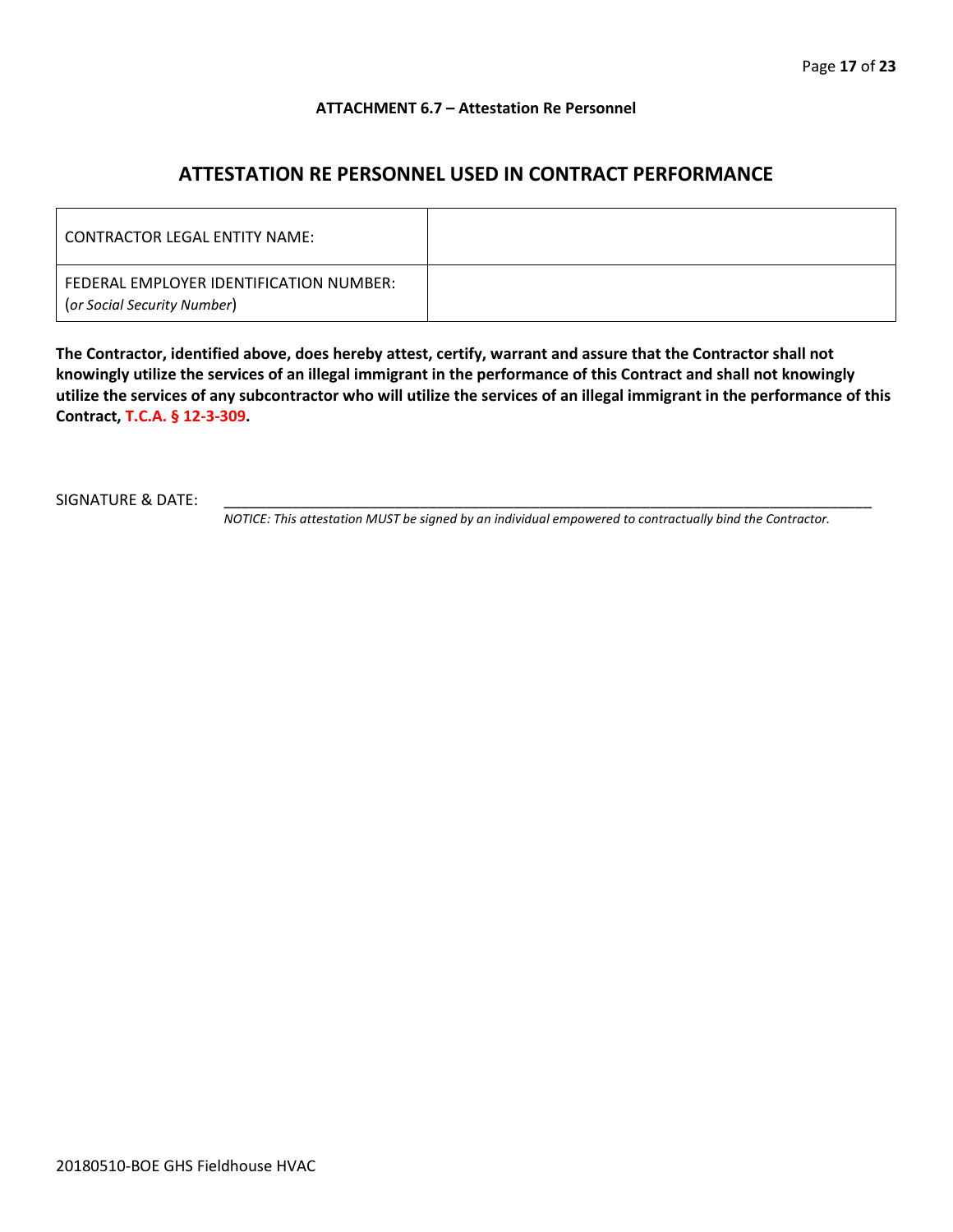#### **ATTACHMENT 6.8 – Drug Free Workplace Affidavit**

The Sumner County Board of Education is committed to maintaining a safe and productive work environment for its employees and to providing high quality service to its citizens. The goal of this policy is for Sumner County Board of Education employees and contractors to remain, or become and remain, drug-free. Abuse and dependency on alcohol and/or drugs can seriously affect the health of employees, contractors and citizens, jeopardize personal safety, impact the safety of others and impair job performance.

STATE OF

**COUNTY OF** \_\_\_\_\_\_\_\_\_\_\_\_\_\_\_\_\_\_\_\_\_\_\_\_\_\_\_\_\_\_\_\_\_

The undersigned, principal officer of

an employer of five (5) or more employees contracting with Sumner County Board of Education to provide goods or services, hereby states under oath as follows:

- 1. The undersigned is a principal officer of (hereinafter referred to as the "Company") and is duly authorized to execute this Affidavit on behalf of the Company.
- 2. The Company submits this Affidavit pursuant to T.C.A. § 50-9-113, which requires each employer with no less than five (5) employees receiving pay who contracts with the state and any local government to provide contracted services to submit an affidavit stating that such employer has a drug-free workplace program that complies with Title 50, Chapter 9 of the *Tennessee Code Annotated*.
- 3. The Company is in compliance with T.C.A. § 50-9-113 and all applicable Federal Laws, Rules and Regulations requiring a drug-free workplace program.

Further affiant saith not.

| <b>STATE OF</b>                                                                                                                                                                                  |  |           |
|--------------------------------------------------------------------------------------------------------------------------------------------------------------------------------------------------|--|-----------|
| <b>COUNTY OF</b>                                                                                                                                                                                 |  |           |
| I am personally acquainted (or proved to me on the basis of satisfactory evidence) and who acknowledged that such<br>person executed the foregoing affidavit for the purposes therein contained. |  | with whom |
|                                                                                                                                                                                                  |  |           |
| <b>Notary Public</b>                                                                                                                                                                             |  |           |

My commission expires: \_\_\_\_\_\_\_\_\_\_\_\_\_\_\_\_\_\_\_\_\_\_\_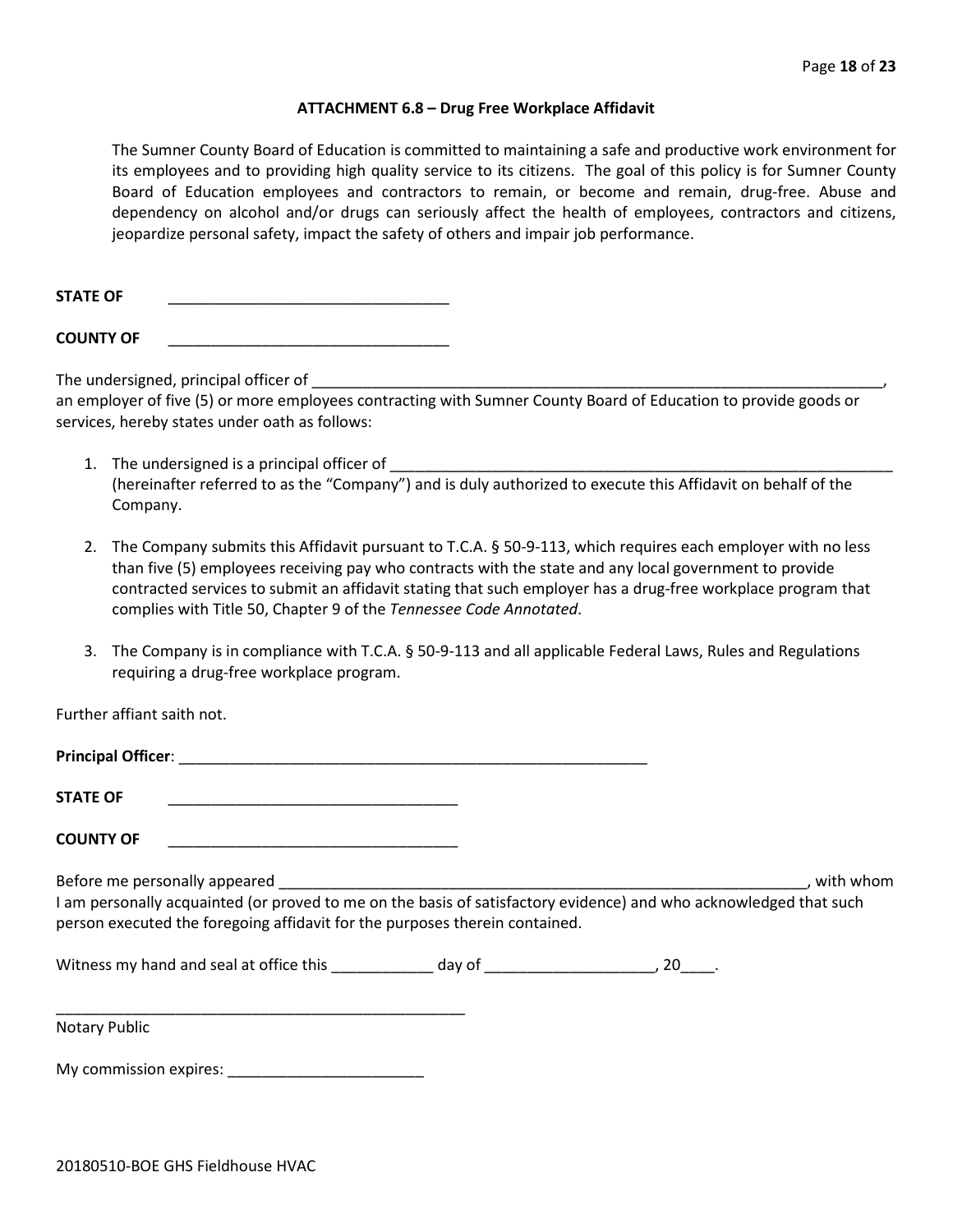# **ATTACHMENT 6.9 – W9**

| <b>Request for Taxpayer</b><br>(Rev. December 2014)<br><b>Identification Number and Certification</b><br>Department of the Treasury<br>Internal Revenue Service<br>1 Name (as shown on your income tax return). Name is required on this line; do not leave this line blank.                                                                                                                                                                                                                                                                                                                                                                                                                                                                                                |                                                                                                                                                                                                                                                                                                                                              |                                                                                                                                                                                                                                                                                                                                                                                    |                                                                                           |        |  |  |                                                                                                                                    |  | Give Form to the<br>requester. Do not<br>send to the IRS. |  |  |  |  |  |
|-----------------------------------------------------------------------------------------------------------------------------------------------------------------------------------------------------------------------------------------------------------------------------------------------------------------------------------------------------------------------------------------------------------------------------------------------------------------------------------------------------------------------------------------------------------------------------------------------------------------------------------------------------------------------------------------------------------------------------------------------------------------------------|----------------------------------------------------------------------------------------------------------------------------------------------------------------------------------------------------------------------------------------------------------------------------------------------------------------------------------------------|------------------------------------------------------------------------------------------------------------------------------------------------------------------------------------------------------------------------------------------------------------------------------------------------------------------------------------------------------------------------------------|-------------------------------------------------------------------------------------------|--------|--|--|------------------------------------------------------------------------------------------------------------------------------------|--|-----------------------------------------------------------|--|--|--|--|--|
| N                                                                                                                                                                                                                                                                                                                                                                                                                                                                                                                                                                                                                                                                                                                                                                           |                                                                                                                                                                                                                                                                                                                                              | 2 Business name/disregarded entity name, if different from above<br>4 Exemptions (codes apply only to<br>3 Check appropriate box for federal tax classification; check only one of the following seven boxes:<br>certain entities, not individuals; see<br>C Corporation<br>S Corporation Partnership<br>Trust/estate<br>Individual/sole proprietor or<br>instructions on page 3): |                                                                                           |        |  |  |                                                                                                                                    |  |                                                           |  |  |  |  |  |
| Specific Instructions on page<br>Print or type                                                                                                                                                                                                                                                                                                                                                                                                                                                                                                                                                                                                                                                                                                                              | single-member LLC<br>Limited liability company. Enter the tax classification (C=C corporation, S=S corporation, P=partnership) ▶<br>Note. For a single-member LLC that is disregarded, do not check LLC; check the appropriate box in the line above for<br>the tax classification of the single-member owner.<br>Other (see instructions) ▶ |                                                                                                                                                                                                                                                                                                                                                                                    |                                                                                           |        |  |  | Exempt payee code (if any)<br>Exemption from FATCA reporting<br>code (if any)<br>(Applies to accounts maintained outside the U.S.) |  |                                                           |  |  |  |  |  |
| See                                                                                                                                                                                                                                                                                                                                                                                                                                                                                                                                                                                                                                                                                                                                                                         | 5 Address (number, street, and apt. or suite no.)<br>Requester's name and address (optional)<br>6 City, state, and ZIP code                                                                                                                                                                                                                  |                                                                                                                                                                                                                                                                                                                                                                                    |                                                                                           |        |  |  |                                                                                                                                    |  |                                                           |  |  |  |  |  |
|                                                                                                                                                                                                                                                                                                                                                                                                                                                                                                                                                                                                                                                                                                                                                                             |                                                                                                                                                                                                                                                                                                                                              | 7 List account number(s) here (optional)                                                                                                                                                                                                                                                                                                                                           |                                                                                           |        |  |  |                                                                                                                                    |  |                                                           |  |  |  |  |  |
| Part I                                                                                                                                                                                                                                                                                                                                                                                                                                                                                                                                                                                                                                                                                                                                                                      |                                                                                                                                                                                                                                                                                                                                              | <b>Taxpayer Identification Number (TIN)</b>                                                                                                                                                                                                                                                                                                                                        |                                                                                           |        |  |  |                                                                                                                                    |  |                                                           |  |  |  |  |  |
| Social security number<br>Enter your TIN in the appropriate box. The TIN provided must match the name given on line 1 to avoid<br>backup withholding. For individuals, this is generally your social security number (SSN). However, for a<br>resident alien, sole proprietor, or disregarded entity, see the Part I instructions on page 3. For other<br>entities, it is your employer identification number (EIN). If you do not have a number, see How to get a                                                                                                                                                                                                                                                                                                          |                                                                                                                                                                                                                                                                                                                                              |                                                                                                                                                                                                                                                                                                                                                                                    |                                                                                           |        |  |  |                                                                                                                                    |  |                                                           |  |  |  |  |  |
| TIN on page 3.<br>or<br>Employer identification number<br>Note. If the account is in more than one name, see the instructions for line 1 and the chart on page 4 for<br>guidelines on whose number to enter.<br>-                                                                                                                                                                                                                                                                                                                                                                                                                                                                                                                                                           |                                                                                                                                                                                                                                                                                                                                              |                                                                                                                                                                                                                                                                                                                                                                                    |                                                                                           |        |  |  |                                                                                                                                    |  |                                                           |  |  |  |  |  |
| Part II                                                                                                                                                                                                                                                                                                                                                                                                                                                                                                                                                                                                                                                                                                                                                                     | <b>Certification</b>                                                                                                                                                                                                                                                                                                                         |                                                                                                                                                                                                                                                                                                                                                                                    |                                                                                           |        |  |  |                                                                                                                                    |  |                                                           |  |  |  |  |  |
|                                                                                                                                                                                                                                                                                                                                                                                                                                                                                                                                                                                                                                                                                                                                                                             | Under penalties of perjury, I certify that:                                                                                                                                                                                                                                                                                                  |                                                                                                                                                                                                                                                                                                                                                                                    |                                                                                           |        |  |  |                                                                                                                                    |  |                                                           |  |  |  |  |  |
| 1. The number shown on this form is my correct taxpayer identification number (or I am waiting for a number to be issued to me); and<br>2. I am not subject to backup withholding because: (a) I am exempt from backup withholding, or (b) I have not been notified by the Internal Revenue<br>Service (IRS) that I am subject to backup withholding as a result of a failure to report all interest or dividends, or (c) the IRS has notified me that I am<br>no longer subject to backup withholding; and                                                                                                                                                                                                                                                                 |                                                                                                                                                                                                                                                                                                                                              |                                                                                                                                                                                                                                                                                                                                                                                    |                                                                                           |        |  |  |                                                                                                                                    |  |                                                           |  |  |  |  |  |
|                                                                                                                                                                                                                                                                                                                                                                                                                                                                                                                                                                                                                                                                                                                                                                             |                                                                                                                                                                                                                                                                                                                                              | 3. I am a U.S. citizen or other U.S. person (defined below); and                                                                                                                                                                                                                                                                                                                   |                                                                                           |        |  |  |                                                                                                                                    |  |                                                           |  |  |  |  |  |
| 4. The FATCA code(s) entered on this form (if any) indicating that I am exempt from FATCA reporting is correct.<br>Certification instructions. You must cross out item 2 above if you have been notified by the IRS that you are currently subject to backup withholding<br>because you have failed to report all interest and dividends on your tax return. For real estate transactions, item 2 does not apply. For mortgage<br>interest paid, acquisition or abandonment of secured property, cancellation of debt, contributions to an individual retirement arrangement (IRA), and<br>generally, payments other than interest and dividends, you are not required to sign the certification, but you must provide your correct TIN. See the<br>instructions on page 3. |                                                                                                                                                                                                                                                                                                                                              |                                                                                                                                                                                                                                                                                                                                                                                    |                                                                                           |        |  |  |                                                                                                                                    |  |                                                           |  |  |  |  |  |
| Sign<br>Here                                                                                                                                                                                                                                                                                                                                                                                                                                                                                                                                                                                                                                                                                                                                                                | Signature of<br>U.S. person ▶                                                                                                                                                                                                                                                                                                                |                                                                                                                                                                                                                                                                                                                                                                                    |                                                                                           | Date P |  |  |                                                                                                                                    |  |                                                           |  |  |  |  |  |
|                                                                                                                                                                                                                                                                                                                                                                                                                                                                                                                                                                                                                                                                                                                                                                             | <b>General Instructions</b>                                                                                                                                                                                                                                                                                                                  |                                                                                                                                                                                                                                                                                                                                                                                    | · Form 1098 (home mortgage interest), 1098-E (student Ioan interest), 1098-T<br>(tuition) |        |  |  |                                                                                                                                    |  |                                                           |  |  |  |  |  |
|                                                                                                                                                                                                                                                                                                                                                                                                                                                                                                                                                                                                                                                                                                                                                                             |                                                                                                                                                                                                                                                                                                                                              | Section references are to the Internal Revenue Code unless otherwise noted.                                                                                                                                                                                                                                                                                                        | • Form 1099-C (canceled debt)                                                             |        |  |  |                                                                                                                                    |  |                                                           |  |  |  |  |  |
| Future developments. Information about developments affecting Form W-9 (such<br>as legislation enacted after we release it) is at www.irs.gov/fw9.                                                                                                                                                                                                                                                                                                                                                                                                                                                                                                                                                                                                                          |                                                                                                                                                                                                                                                                                                                                              | . Form 1099-A (acquisition or abandonment of secured property)<br>Use Form W-9 only if you are a U.S. person (including a resident alien), to                                                                                                                                                                                                                                      |                                                                                           |        |  |  |                                                                                                                                    |  |                                                           |  |  |  |  |  |
| <b>Purpose of Form</b>                                                                                                                                                                                                                                                                                                                                                                                                                                                                                                                                                                                                                                                                                                                                                      |                                                                                                                                                                                                                                                                                                                                              |                                                                                                                                                                                                                                                                                                                                                                                    | provide your correct TIN.                                                                 |        |  |  |                                                                                                                                    |  |                                                           |  |  |  |  |  |
| If you do not return Form W-9 to the requester with a TIN, you might be subject<br>An individual or entity (Form W-9 requester) who is required to file an information<br>to backup withholding. See What is backup withholding? on page 2.<br>return with the IRS must obtain your correct taxpayer identification number (TIN)<br>which may be your social security number (SSN), individual taxpayer identification<br>By signing the filled-out form, you:                                                                                                                                                                                                                                                                                                              |                                                                                                                                                                                                                                                                                                                                              |                                                                                                                                                                                                                                                                                                                                                                                    |                                                                                           |        |  |  |                                                                                                                                    |  |                                                           |  |  |  |  |  |
| number (ITIN), adoption taxpayer identification number (ATIN), or employer<br>1. Certify that the TIN you are giving is correct (or you are waiting for a number<br>identification number (EIN), to report on an information return the amount paid to<br>to be issued).<br>you, or other amount reportable on an information return. Examples of information                                                                                                                                                                                                                                                                                                                                                                                                               |                                                                                                                                                                                                                                                                                                                                              |                                                                                                                                                                                                                                                                                                                                                                                    |                                                                                           |        |  |  |                                                                                                                                    |  |                                                           |  |  |  |  |  |
| 2. Certify that you are not subject to backup withholding, or<br>returns include, but are not limited to, the following:                                                                                                                                                                                                                                                                                                                                                                                                                                                                                                                                                                                                                                                    |                                                                                                                                                                                                                                                                                                                                              |                                                                                                                                                                                                                                                                                                                                                                                    |                                                                                           |        |  |  |                                                                                                                                    |  |                                                           |  |  |  |  |  |
| 3. Claim exemption from backup withholding if you are a U.S. exempt payee. If<br>· Form 1099-INT (interest earned or paid)<br>applicable, you are also certifying that as a U.S. person, your allocable share of                                                                                                                                                                                                                                                                                                                                                                                                                                                                                                                                                            |                                                                                                                                                                                                                                                                                                                                              |                                                                                                                                                                                                                                                                                                                                                                                    |                                                                                           |        |  |  |                                                                                                                                    |  |                                                           |  |  |  |  |  |
| . Form 1099-DIV (dividends, including those from stocks or mutual funds)<br>. Form 1099-MISC (various types of income, prizes, awards, or gross proceeds)                                                                                                                                                                                                                                                                                                                                                                                                                                                                                                                                                                                                                   |                                                                                                                                                                                                                                                                                                                                              |                                                                                                                                                                                                                                                                                                                                                                                    | any partnership income from a U.S. trade or business is not subject to the                |        |  |  |                                                                                                                                    |  |                                                           |  |  |  |  |  |
| withholding tax on foreign partners' share of effectively connected income, and<br>. Form 1099-B (stock or mutual fund sales and certain other transactions by<br>4. Certify that FATCA code(s) entered on this form (if any) indicating that you are<br>brokers)<br>exempt from the FATCA reporting, is correct. See What is FATCA reporting? on<br>page 2 for further information.<br>· Form 1099-S (proceeds from real estate transactions)                                                                                                                                                                                                                                                                                                                              |                                                                                                                                                                                                                                                                                                                                              |                                                                                                                                                                                                                                                                                                                                                                                    |                                                                                           |        |  |  |                                                                                                                                    |  |                                                           |  |  |  |  |  |
| . Form 1099-K (merchant card and third party network transactions)                                                                                                                                                                                                                                                                                                                                                                                                                                                                                                                                                                                                                                                                                                          |                                                                                                                                                                                                                                                                                                                                              |                                                                                                                                                                                                                                                                                                                                                                                    |                                                                                           |        |  |  |                                                                                                                                    |  |                                                           |  |  |  |  |  |

Cat. No. 10231X

Form **W-9** (Rev. 12-2014)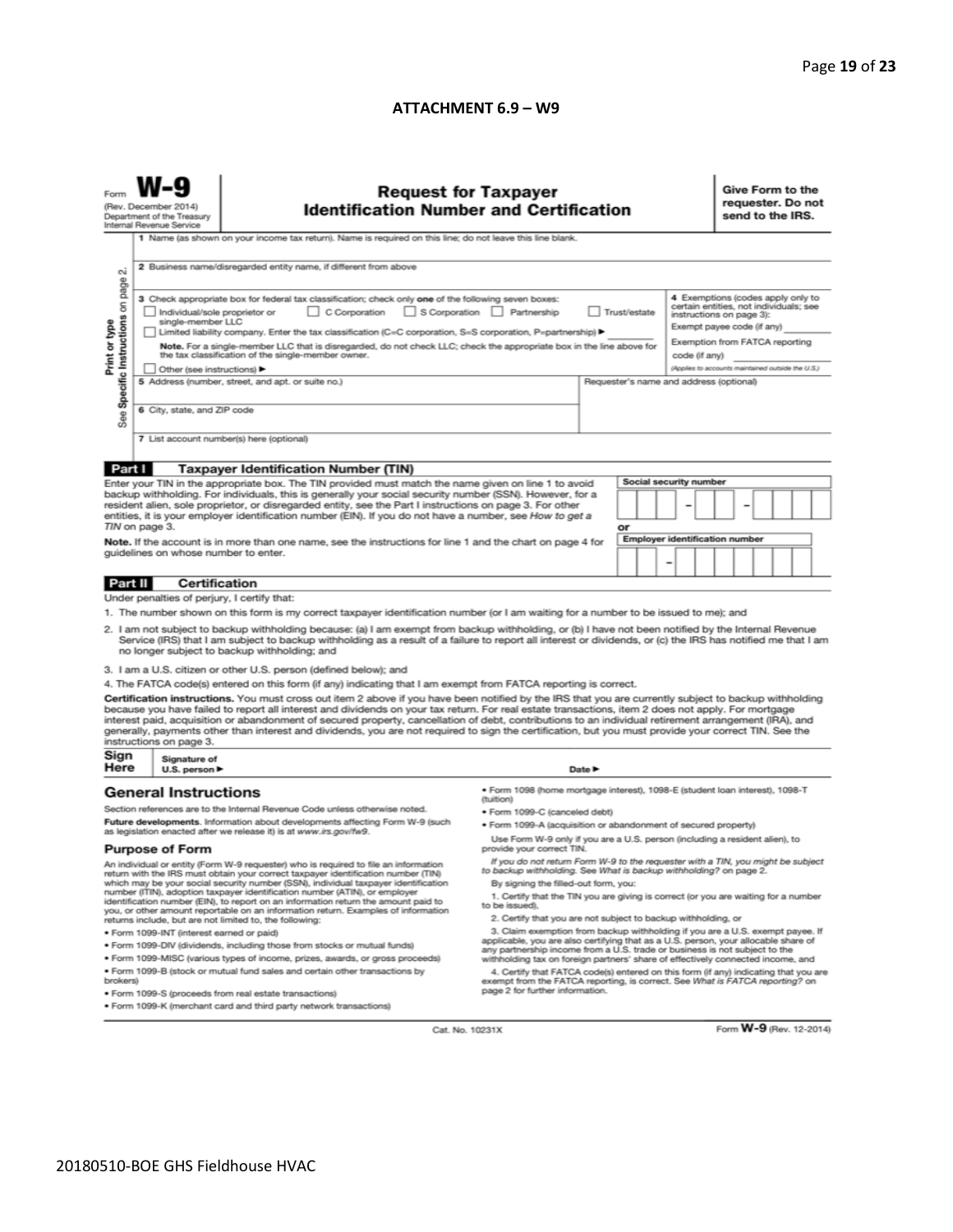# **ATTACHMENT 6.10 – Standard Terms & Conditions SUMNER COUNTY BOARD OF EDUCATION (SCS)**

#### **1. PREPARATION AND SUBMISSION OF BID.**

- **a.** Failure to examine any drawings**,** specifications, or instructions will be at the proposer's risk. Any deviation from the stated terms, conditions and specifications must be coordinated with and approved in writing by the SCS Purchasing Supervisor.
- **b.** RFP SUBMITTAL / SIGNATURE: Proposal shall give the full name and business address of the bidder. If the proposer is a corporation, the name shall be stated as it is in the corporate charter. Proposals must be signed in ink by the proposer's authorized agent. Unsigned proposals will be rejected. Proposals are to be sealed and the outside of the envelope is to reference the RFP number. The person signing the proposal must show their title, and if requested by the institution, must furnish satisfactory proof of his or her authority to bind his or her company in contract. Proposer understands that by submitting a proposal with an authorized signature, it shall constitute an offer to SCS. Proposals must be typewritten or in ink; otherwise they may not be considered. Purchase orders will be issued to the firm name appearing on the W9. Facsimile responses will not be considered.
- **c.** SCS is not responsible for any costs incurred by any vendor pursuant to the RFP. The vendor shall be responsible for all costs incurred in connection with the preparation and submission of its proposal.
- **d.** All proposers must be in compliance with T.C.A. § 62-6-119 at the time of proposal submission and provide evidence of compliance with the applicable provisions of the chapter before such proposal may be considered.
- **e.** Proposals are to be received in the location designated in the RFP no later than the specified date and time. Late submissions will NOT be opened or considered.
- **f.** No erasures permitted. Errors may be crossed out and corrections printed in ink or typewritten adjacent to error and must be initialed in ink by person signing the proposal.
- **g.** Specifications: Reference to available specifications shall be sufficient to make the terms of the specifications binding on the proposer. The use of the name of a manufacturer, or any special brand or make in describing an item does not restrict the proposer to that manufacturer or specific article, unless specifically stated. Comparable products of other manufacturers will be considered if proof of compatibility is contained in the proposal. Proposers are required to notify SCSs Purchasing Supervisor whenever specifications/procedures are not perceived to be fair and open. The articles on which the proposal is submitted must be equal or superior to that specified. Informative and Descriptive Literature: The proposer must show brand or trade names of the articles proposed, when applicable. It shall be the responsibility of the proposer, including proposer's whose product is referenced, to furnish with the proposer such specifications, catalog pages, brochures or other data as will provide an adequate basis for determining the quality and functional capabilities of the product offered. Failure to provide this data may be considered valid justification for rejection of proposer.
- **h.** Samples: Samples of items when called for, must be furnished free of expense, and if not destroyed will, upon proposer's request within ten (10) days of RFP opening, be returned at the proposer's expense. Each sample must be labeled with the proposer's name, manufacturer's brand name and number, RFP number and item reference.
- **i.** Time of Performance: The number of calendar days in which delivery is to be made after receipt of order shall be stated in the RFP and may be a factor in making an award, price notwithstanding. If no delivery time is stated in the bid, bidder agrees that delivery is to be made within two weeks (10 business days) of order.
- **j.** Transportation and delivery charges should be included in the price and be fully prepaid by the vendor to the destination specified in the RFP. Proposal prices shall include delivery of all items F.O.B. destination.
- **k.** New materials and supplies must be delivered unless otherwise specifically stated in the RFP.
- **l.** Alternate/multiple bids will not be considered unless specifically called for in the RFP.
- **m.** Only proposals submitted on RFP forms furnished by SCS will be considered.
- n. By signing this RFP where indicated, the proposer agrees to strictly abide by all local, state and federal statutes and regulations. The proposer further certifies that this proposer is made without collusion or fraud.
- **o.** Error in Proposal. In case of error in the extension of prices in the proposal, the unit price will govern. Late submissions will NOT be opened or considered. Proposers are cautioned to verify their proposals before submission, as amendments received after the ITB deadline will not be considered. No proposals shall be altered, amended or withdrawn after opening. After proposal opening, a proposer may withdraw a proposal only when there is obvious clerical error such as a misplaced decimal point, or when enforcement of the proposal would impose unconscionable hardship due to an error in the proposal resulting in a quotation substantially below the other proposals received. Proposal withdrawals will be considered only upon written request of the proposer.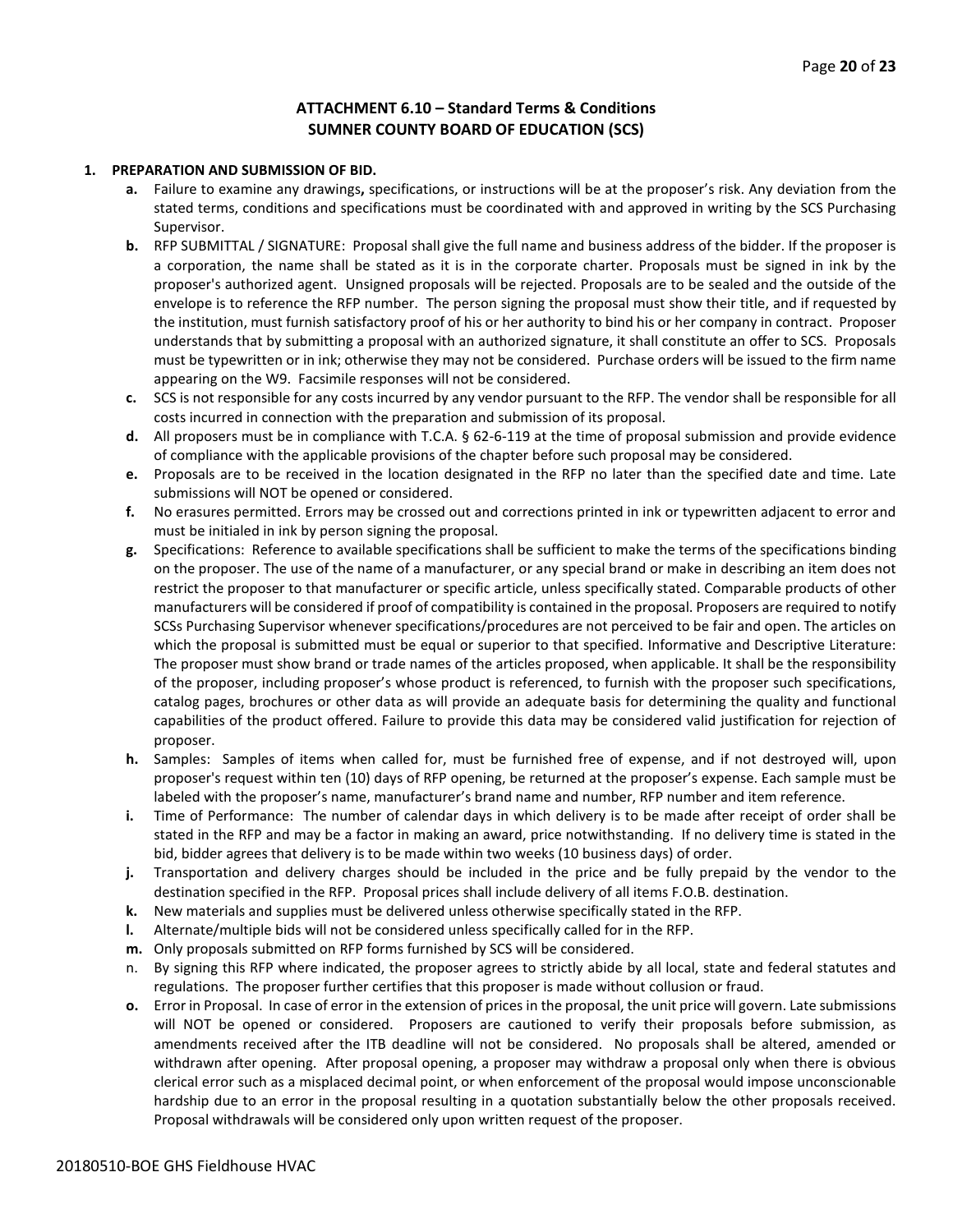- **2. OPEN RECORDS.** In order to comply with the provisions of the Tennessee Open Records Act, all proposals will be publicly opened and are subject to public inspection after the award upon written request. Proposers may be present at ITB opening. Summary information will be posted the SCS website, www.sumnerschools.org under the Invitation to Bid link.
- **3. ACCEPTANCE AND AWARD.** SCS reserves the right to reject any and all proposals and to waive any informality in proposals and, unless otherwise specified by the proposer to accept any item in the proposal. Action to reject all proposals shall be taken for unreasonably high prices, errors in the proposal documents, cessation of need, unavailability of funds, or any other reason approved by SCS.
	- a. Contracts and purchases will be made with the lowest, responsive, responsible, qualified proposer. The quality of the articles to be supplied, their conformity with the specifications, their suitability to the requirements of the Institution, cash discount offered, and the delivery terms will be taken into consideration.
	- b. Any deviation from these stated terms, specifications and conditions must be coordinated with and approved in writing by the Purchasing Supervisor.
	- c. Prices quoted on the response (if any) are to be considered firm and binding until the said equipment, supplies or services are in the possession of SCS.
	- d. SCS reserves the right to order more or less than the quantity listed in the proposal.
	- e. If a proposer fails to state a time within which a proposal must be accepted, it is understood and agreed that SCS shall have ninety (90) days to accept.
	- f. No purchase or contract is authorized or valid until the issuance of a SCS purchase order in accordance with SCS policy. No SCS employee is authorized to purchase equipment, supplies or services prior to the issuance of such a purchase order.
	- g. The contract may not be assigned without written SCS consent.
	- h. If the appropriate space is marked on the ITB, other Institutions (such as State, Local and/or Public Agencies) may purchase off the contract during the same period as SCS.
	- i. The awarded proposer will be required to post a performance and payment bond in the amount of 25% of the contract price if it exceeds \$100,000 as stated by T.C.A. §12-4-201.
	- j. If the project cost is in excess of \$25,000 a performance bond must be secured by the requesting part in an amount equal to the market improvement value.
- **4. PAYMENT**. Payment terms must be specified in the proposal, including any discounts for early payment. Partial payments will not be approved unless justification for such payment can be shown. Terms will be NET 30 days. Payment will not be made until the conditions and specifications of the RFP are inspected and approved as conforming by persons appointed by SCS.
- **5. DEFAULT OF SELECTED VENDOR.** In case of vendor default, SCS may procure the articles or services from other sources and hold the defaulting vendor responsible for any resulting cost. If the awarded vendor violates any terms of their response, the contract, SCS policy or any law, they may be disqualified from proposing for a period of two years for minor violations or longer for major violations. Proposals from disqualified proposers will not be accepted during the period of disqualification.
- **6. INSPECTION OF PURCHASES.** Articles received which are not equivalent will not be accepted and will be picked up by the vendor or returned to vendor, shipping charges collect. SCS shall have a reasonable period in which to inspect and accept or reject materials without liability. If necessity requires SCS to use nonconforming materials, an appropriate reduction in payment may be made.
- **7. TAXES.** SCS is tax exempt; do not include taxes in quotation. Vendors making improvements or additions to or performing repair work on real property for SCS are liable for any applicable sales or use tax on tangible personal property used in connection with the contract or furnished to vendors by the state for use under the contract.
- **8. NONDISCRIMINATION.** SCS is an equal opportunity employer. SCS and bidder agree to comply with Titles VI and VII of the Civil Rights Act of 1964, Title IX of the Education Amendments of 1972, Section 504 of the Rehabilitation Act of 1973, Executive Order 11,246, the Americans with Disabilities Act of 1990 and the related regulations to each. Each party assures that it will not discriminate against any individual including, but not limited to employees or applicants for employment and/or students, because of race, religion, creed, color, sex, age, disability, veteran status or national origin. In the event that any claims should arise with regards to violations of any such local, state or federal law, statues, rule or regulations, the vendor will indemnify and hold SCS harmless for any damages, including court costs or attorney fees, which might be incurred.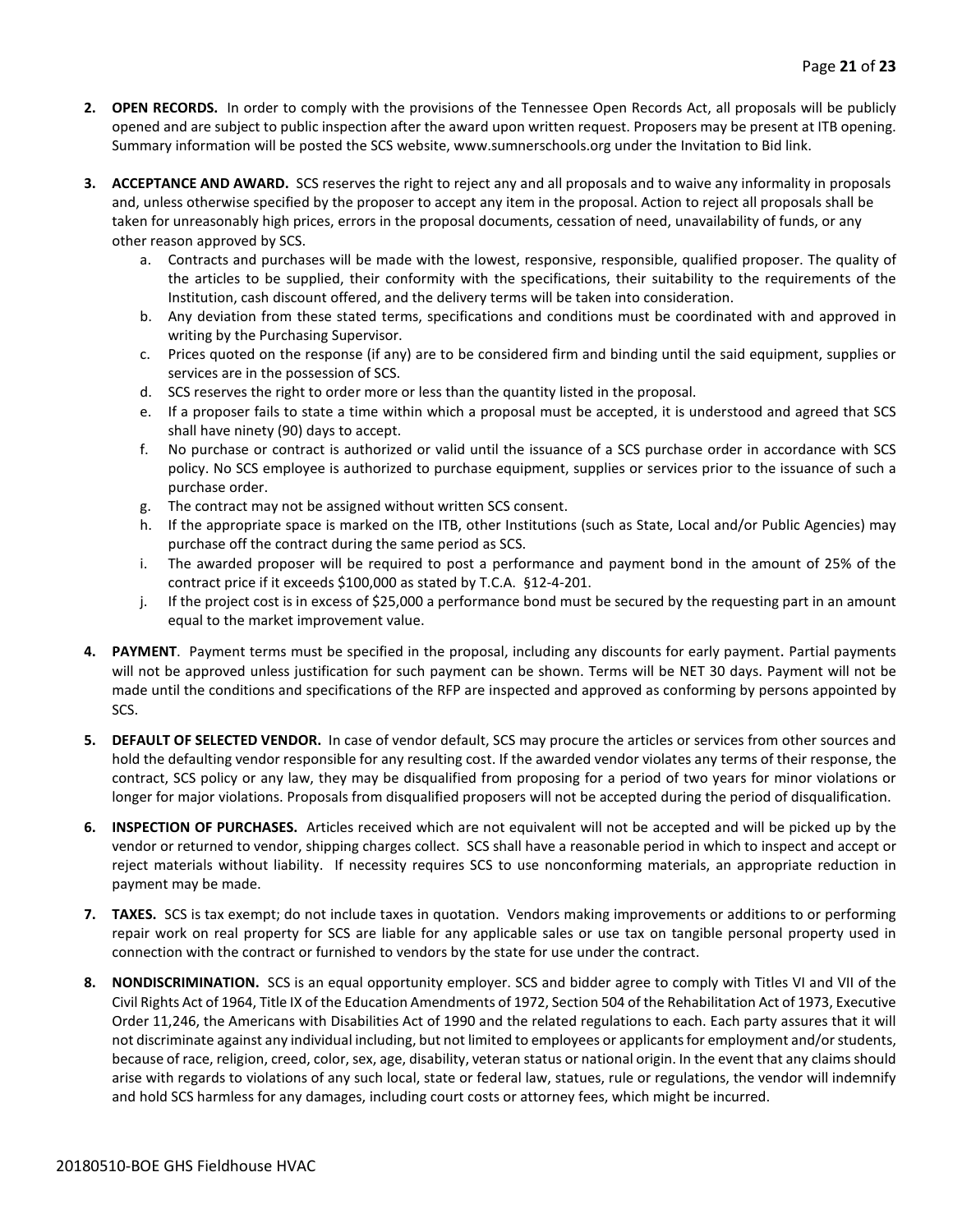- **9. PROHIBITIONS/NO VENDOR CONTRACT FORM.** Acceptance of gifts from vendors is prohibited. T.C.A. §12-4-106. The contract documents for purchase under this RFP shall consist of the successful proposer's bid and SCSs purchase order. **The proposer may request exceptions to terms and conditions and/or request SCS to accept other terms and conditions by means of subsequent documents such as invoices, warranty agreements, license agreements, etc. All subsequent document shall be open to revision for impermissible language. SCS reserves the right to render the proposal unresponsive and subject the proposal to rejection if successful terms cannot be negotiated.**
- **10. PROHIBITION ON HIRING ILLEGAL IMMIGRANTS.** Tennessee Public Chapter No. 878 of 2006, T.C.A. §12-3-309, requires that Contractor attest in writing that Contractor will not knowingly utilize the services of illegal immigrants in the performance of this Contract and will not knowingly utilize the services of any subcontractor, if permitted under this Contract, who will utilize the services of illegal immigrants in the performance of this Contract. The attestation shall be made on the form, Attestation re Personnel Used in Contract Performance ("the Attestation"), which is attached and hereby incorporated by this reference.
- **11. SALES AND USE TAX.** Before the Purchase Order/Contract resulting from this RFP/RFQ is signed, the apparent successful proposer must be registered with the Department of Revenue for the collection of Tennessee sales and use tax as required by T.C.A. §12-3-306.
- **12. ASSIGNMENT.** Neither the vendor nor SCS may assign this agreement without prior written consent of the other party.
- **13. LIABILITIES.** The vendor shall indemnify SCS against liability for any suits, actions or claims of any character arising from or relating to the performance under this agreement by the vendor or its subcontractors. SCS has no obligation for the payment of any judgement or the settlement of any claim made against the vendor or its subcontractors as a result of obligations under this contract.
- **14. APPLICABLE LAW.** Any contract shall be interpreted under the laws and statutes of the State of Tennessee. SCS does not enter into contracts which provide for mediation or arbitration. Any action arising from any contract made from this RFP shall be brought in the state courts in Sumner County, TN or in the United States Federal District Court for the Middle District of Tennessee.

Additionally, it is a violation of state statutes to purchase materials, supplies, services or any other item from a vendor that is a commissioner, official, employee or board member that has any financial or beneficial interest in such transaction, T.C.A. §12-4-101.

- **15. FUNDS**. The Proposer understands and accepts the non-appropriation of funds provision of SCS.
- **16. DATA PRIVACY AND SECURITY**. Personal Information (PI) includes but is not limited to that information protected by HIPAA, the HITECH Act, FERPA, or Gramm-Leach-Bliley) or such information which would allow a third party to gain access to the personal, medical or financial records of any of any party. Vendor represents and warrants that its collection, access, use, storage, disposal and disclosure of PI complies with all applicable federal and state privacy and data protection laws. Vendor represents and warrants that Vendor will maintain compliance with the SSAE 16 standard, and shall undertake any audits and risk assessments Vendor deems necessary to maintain compliance with SSAE16. If PI provided by SCS to Vendor is subject to FERPA. Vendor agrees that in its handling of FERPA data it will perform as a school official as that term is defined by FERPA regulations. Vendor acknowledges that its improper disclosure or re-disclosure of PI covered by FERPA may, under certain circumstances, result in Vendor's exclusion from eligibility to contract with SCS for at least five (5) years. Vendor shall provide SCS with the name and contact information for an employee of Vendor who shall serve as SCS's primary security contact and shall be available to assist Customer twenty-four (24) hours per day, seven (7) days per week as a contact in resolving obligations associated with any security incident in which it is reasonably suspected that there has been a breach of information security. Vendor shall immediately mitigate or resolve any Security Incident, at Vendor's expense and in accordance with applicable privacy rights, laws, regulations and standards. Vendor shall reimburse SCS for actual costs incurred by SCS in responding to, and mitigating damages caused by, any Security Incident, including all costs of notice and/or remediation incurred under applicable law as a result of the Security Incident.
- **17. IRAN DIVESTMENT ACT.** By submission of this proposal, each proposer and each person signing on behalf of any proposer certified, and in the case of a joint proposal, each party thereto certifies as to its own organization, under penalty of perjury, that to the best of its knowledge and belief that each proposer is not on the list created pursuant to T.C.A. §12-12- 106.